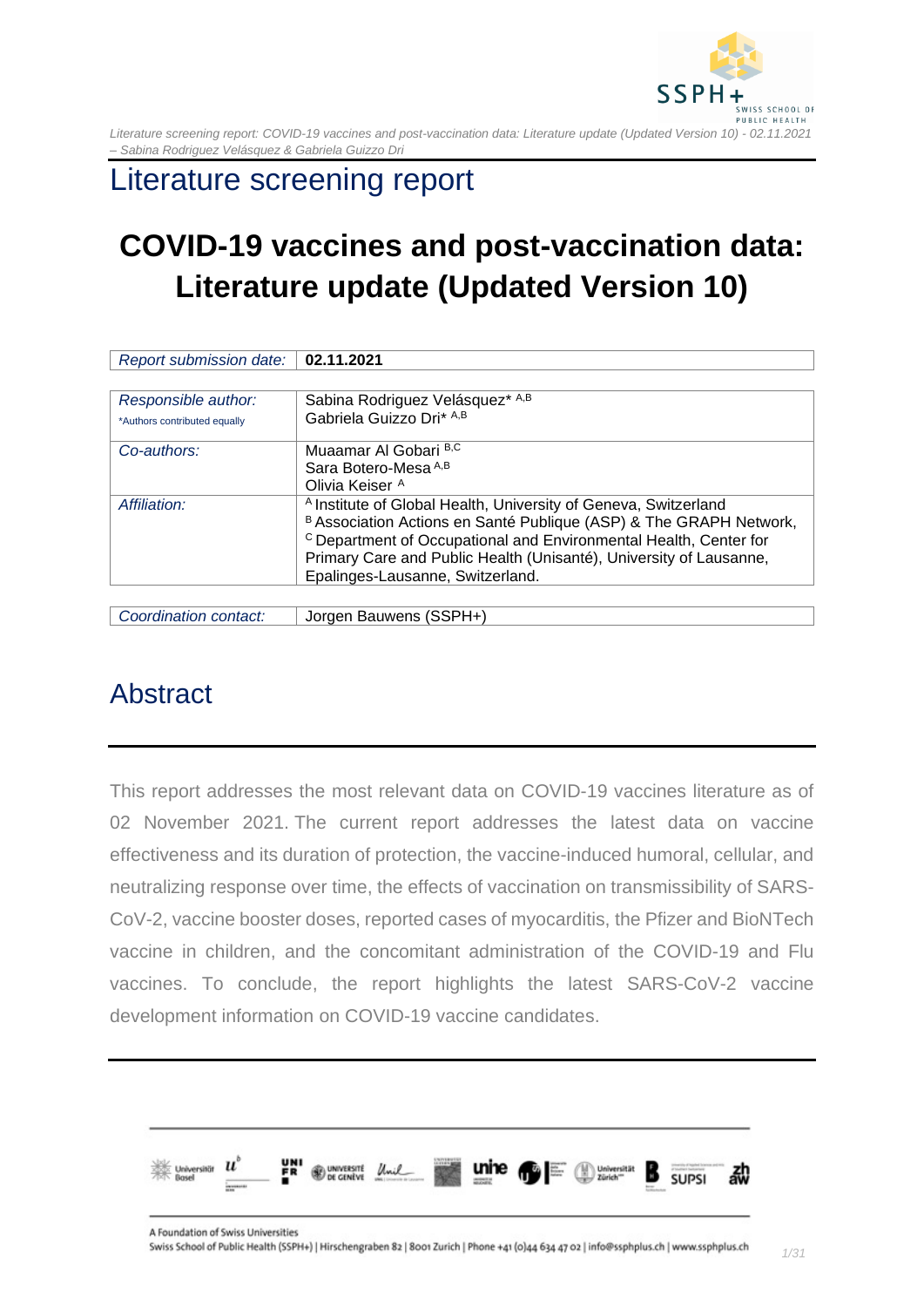

## <span id="page-1-0"></span>**Content**

| Abstract                                                                                                                         |                |
|----------------------------------------------------------------------------------------------------------------------------------|----------------|
| Content                                                                                                                          | $\overline{2}$ |
| Preamble                                                                                                                         |                |
| Background                                                                                                                       |                |
| Questions addressed                                                                                                              |                |
| Methodology                                                                                                                      | 4              |
| Results and Findings                                                                                                             | 4              |
| What are the latest updates regarding vaccine effectiveness?                                                                     | 4              |
| What are the latest updates regarding vaccine waning immunity and duration of protection?                                        | 8              |
| What are the vaccine-induced humoral, cellular, and neutralizing antibody (NAb) responses over time for<br>inactivated vaccines? | 11             |
| What is known about virus transmissibility in fully vaccinated individuals?                                                      | 13             |
| What is the latest data on COVID-19 booster doses?                                                                               | 15             |
| What is the latest information on myocarditis data?                                                                              |                |
| What are the latest updates regarding COVID-19 vaccines in children?                                                             |                |
| What do we know about the concomitant administration of the COVID-19 and Flu Vaccine?                                            |                |
| What is the status of SARS-CoV-2 vaccine candidates?                                                                             |                |
| References                                                                                                                       | 28             |
|                                                                                                                                  |                |

### <span id="page-1-1"></span>*Preamble*

*A large number of scientific publications become available on a daily basis, reflecting the rapid development of knowledge and progress of science on COVID-19 related issues. Leading authorities should base decisions or policies on this knowledge; hence they need to master the actual state of this knowledge. Due to the large number of publications shared daily, decision makers heavily depend on accurate summaries of these publications, in the different public health domains. Therefore, the authors of this report were mandated by the Swiss School of Public Health plus (SSPH+), upon request of the Federal Office of Public Health (FOPH), to inform the FOPH on recent findings from the literature.*

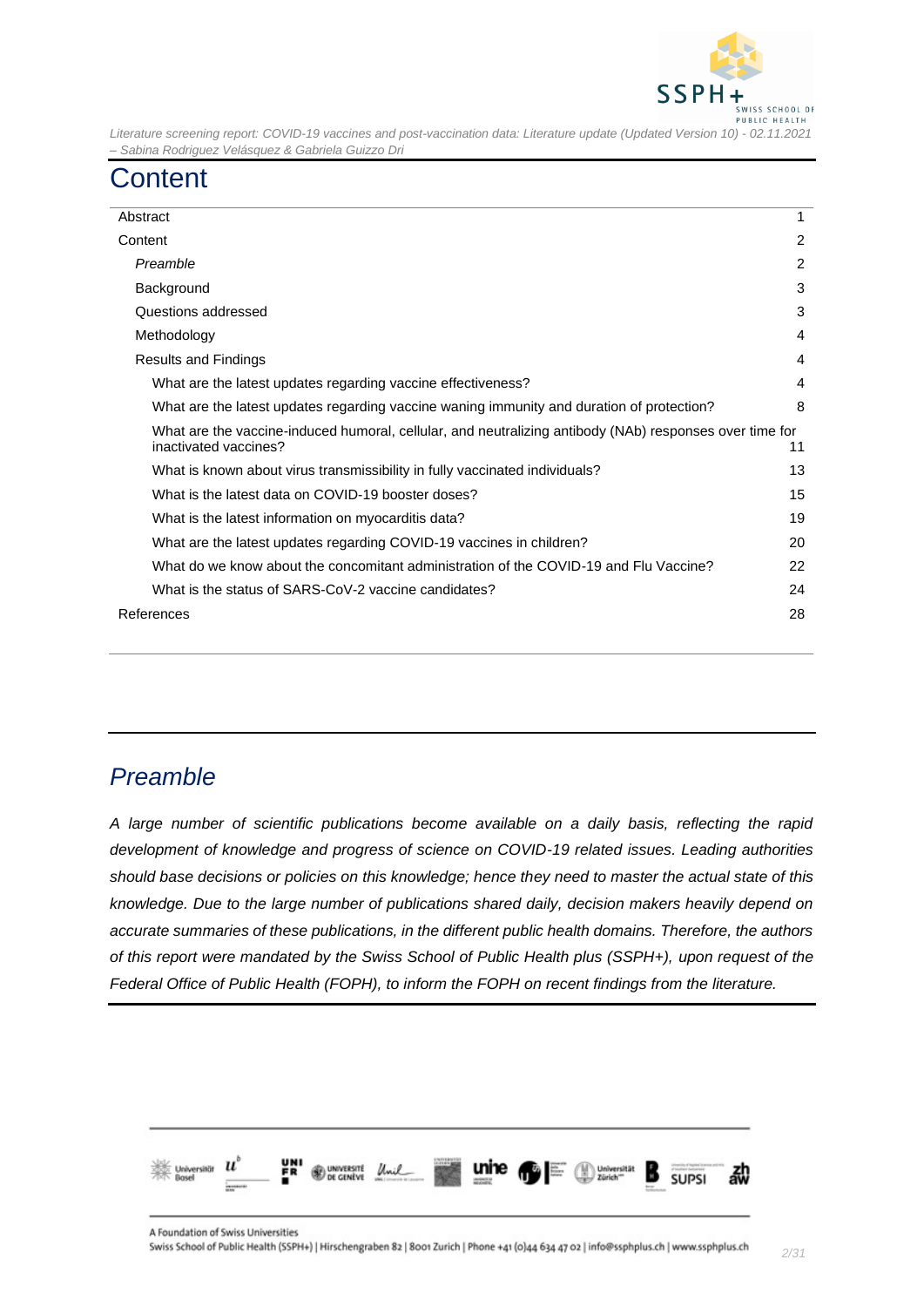

## <span id="page-2-0"></span>**Background**

At the start of 2021, vaccination rollouts demonstrated high vaccine effectiveness against the original SARS-CoV-2 strain; however, concerns about vaccine immunity waning and vaccine effectiveness against variants of concern (VOC), particularly the Delta (B.1.167.2) strain, longterm immunogenicity, and viral transmissibility arise.

Despite recent reports of waning vaccine immunity, the latest data continues to demonstrate that COVID-19 vaccines are highly effective against symptomatic and severe COVID-19 infection, hospitalizations, and deaths.

As WHO EUL approved vaccines continue to be administered throughout the world, the scientific community continues to develop and test the efficacy, safety, tolerability, and immunogenicity of numerous COVID-19 vaccine candidates.

This report thus focuses on published studies that covered the following questions/points:

### <span id="page-2-1"></span>Questions addressed

- What are the latest updates regarding vaccine effectiveness?
- What are the latest updates regarding vaccine waning immunity and duration of protection?
- What are the vaccine-induced humoral, cellular, and neutralizing antibody (NAb) responses over time for inactivated vaccines?
- What is known about virus transmissibility in fully vaccinated individuals?
- What is the latest data on COVID-19 vaccine booster doses?
- What is the latest information on myocarditis data?
- What are the latest updates regarding COVID-19 vaccines for children?
- What do we know about the concomitant administration of the COVID-19 and Flu vaccines?
- What is the status of SARS-CoV-2 vaccine candidates?

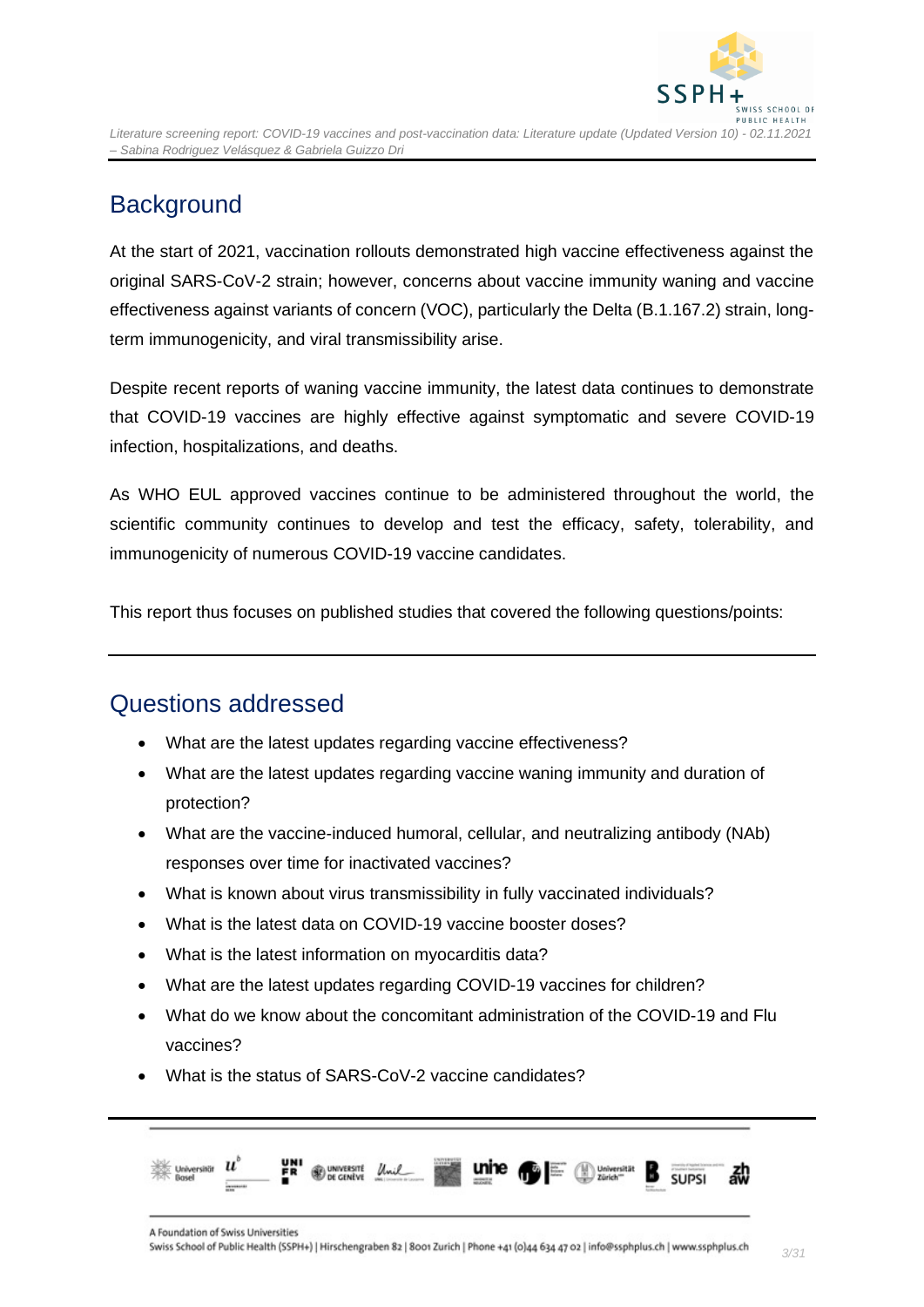

### **Methodology**

<span id="page-3-0"></span>*– Sabina Rodriguez Velásquez & Gabriela Guizzo Dri*

The current report screened the databases of PubMed, Embase, medRxiv, bioRxiv, SSRN, Cochrane, and clinical trial databases such as ClinicalTrials and WHO Trial registry for vaccine-related literature as of 29 October 2021. We focused on studies that would help to discuss the points raised above. For more information on the methodology, please refer to previous reports<sup>1</sup>.

## <span id="page-3-1"></span>Results and Findings

### <span id="page-3-2"></span>What are the latest updates regarding vaccine effectiveness?

#### **Summary:**

Given the rise of the more infectious and transmissible Delta variant  $(B.1.617.2)^2$  and reports of vaccine immunity waning over time<sup>3</sup>, it is important to continuously track real-world vaccine effectiveness. Initial real-world observational studies demonstrated that all six WHO EUL authorised vaccines (BNT162b2/Comirnaty [Pfizer-BioNTech]/; mRNA-1273 /Spikevax [Moderna]; Vaxzevria/ ChAdOx1 nCoV-19/ AZD1222/ Covishield [AstraZeneca]; Johnson & Johnson Covid-19 vaccine [Janssen]; BBIBP-CorV [Sinopharm]; CoronaVac [Sinovac]) demonstrated similar effectiveness in real-world settings to their respective phase III clinical trials and further efficacy studies<sup>4</sup>. Both mRNA vaccines demonstrated slightly reduced real-life effectiveness than their respective clinical data efficacy<sup>5</sup>, fluctuating at around 90% effectiveness<sup>6</sup>. Both AstraZeneca's ChAdOx1 nCoV-19 and

<sup>6</sup> Coronavirus disease 2019 (COVID-19) mRNA vaccine effectiveness in asymptomatic healthcare workers. *Infection Control & Hospital Epidemiology*[. https://doi.org/10.1017/ice.2021.287](https://doi.org/10.1017/ice.2021.287)



<sup>1</sup> COVID-19 vaccines: efficacy and safety (Literature Review 1). *Swiss School of Public Health*. [https://www.bag.admin.ch/dam/bag/de/dokumente/mt/k-und-i/aktuelle-ausbrueche-pandemien/2019](https://www.bag.admin.ch/dam/bag/de/dokumente/mt/k-und-i/aktuelle-ausbrueche-pandemien/2019-nCoV/Literaturrecherchen/literaturrecherchen_covid-19-impfstoffe_20210209.pdf.download.pdf/20210209_Literaturrecherchen_Covid-19-Impfstoffe_EN.pdf) [nCoV/Literaturrecherchen/literaturrecherchen\\_covid-19](https://www.bag.admin.ch/dam/bag/de/dokumente/mt/k-und-i/aktuelle-ausbrueche-pandemien/2019-nCoV/Literaturrecherchen/literaturrecherchen_covid-19-impfstoffe_20210209.pdf.download.pdf/20210209_Literaturrecherchen_Covid-19-Impfstoffe_EN.pdf) [impfstoffe\\_20210209.pdf.download.pdf/20210209\\_Literaturrecherchen\\_Covid-19-Impfstoffe\\_EN.pdf](https://www.bag.admin.ch/dam/bag/de/dokumente/mt/k-und-i/aktuelle-ausbrueche-pandemien/2019-nCoV/Literaturrecherchen/literaturrecherchen_covid-19-impfstoffe_20210209.pdf.download.pdf/20210209_Literaturrecherchen_Covid-19-Impfstoffe_EN.pdf)

<sup>&</sup>lt;sup>2</sup> Tracking of variants. *GISAID*[. https://www.gisaid.org/hcov19-variants/](https://www.gisaid.org/hcov19-variants/)

<sup>&</sup>lt;sup>3</sup> COVID vaccine immunity is waning — how much does that matter? Nature[. https://www.nature.com/articles/d41586-021-](https://www.nature.com/articles/d41586-021-02532-4) [02532-4](https://www.nature.com/articles/d41586-021-02532-4)

<sup>4</sup> COVID-19 vaccines in the WHO's Emergency Use Listing EUL: Report (4). *Federal Office of Public Health*. <https://www.bag.admin.ch/bag/en/home/suche.html#vaccine%20reports>

<sup>5</sup> 94.5% for BNT162b2/ Comirnaty. Safety and Efficacy of the BNT162b2 mRNA Covid-19 Vaccine. *New England Journal of Medicine.* [https://doi.org/10.1056/NEJMoa2034577;](https://doi.org/10.1056/NEJMoa2034577) 94.1% for mRNA-1273/ Spikevax fficacy and Safety of the mRNA-1273 SARS-CoV-2 Vaccine. *New England Journal of Medicine.* <https://doi.org/10.1056/NEJMoa2035389>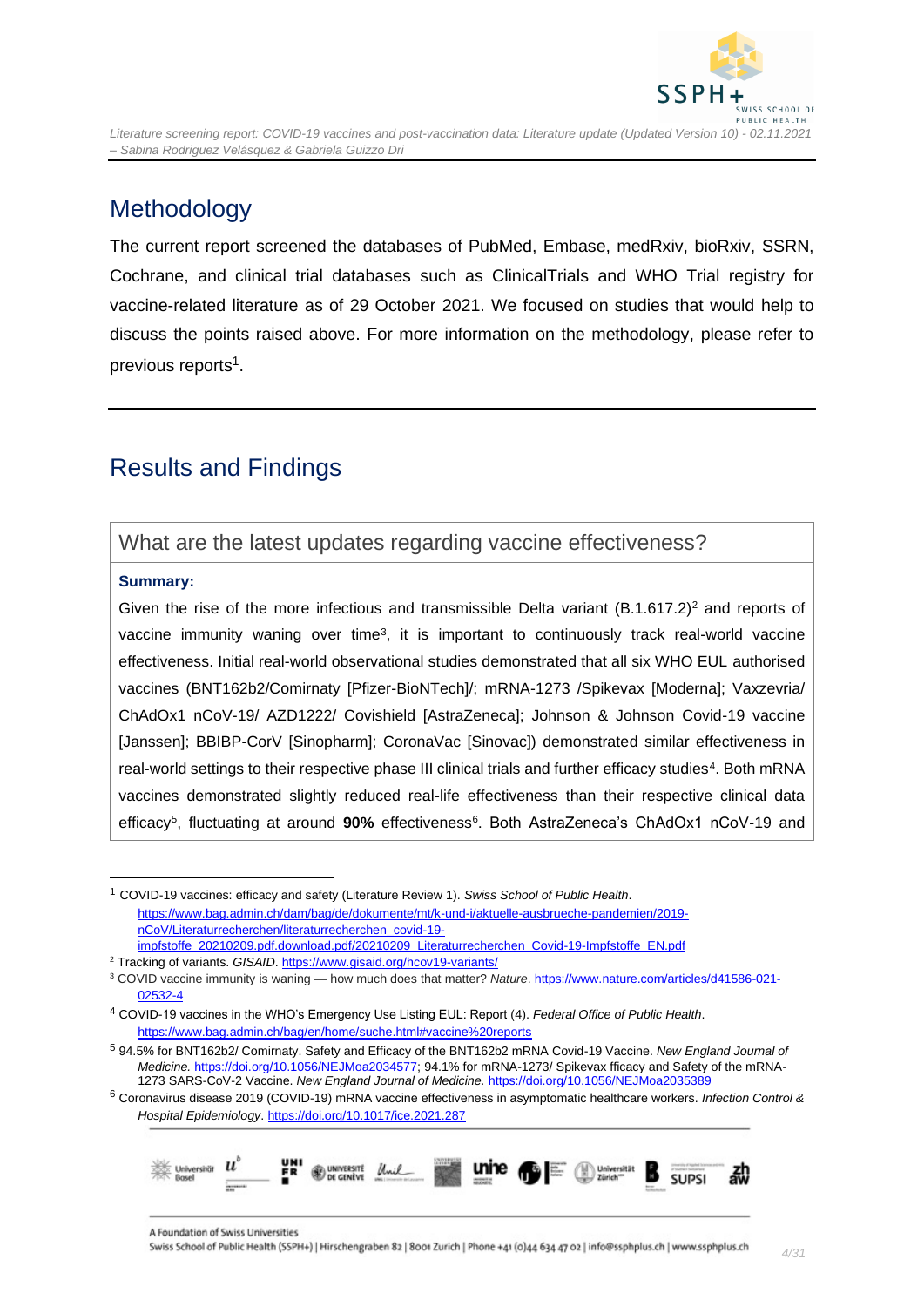

Janssen's Johnson & Johnson Covid-19 vaccine demonstrate similar vaccine effectiveness to their efficacy trials, **85%**<sup>7</sup> and **69%**<sup>8</sup> , respectively, while Sinovac's CoronaVac fared better in real-world settings than reported in its efficacy data<sup>9</sup>. Little data on Sinopharm's BBIBP-CorV vaccine effectiveness has been published thus far.

Both mRNA vaccines demonstrate reduced effectiveness levels over time, however, Moderna's mRNA-1273 vaccine has continued to demonstrate higher effectiveness levels<sup>10</sup> than Pfizer-BioNTech's BNT162b2 vaccine. The latest vaccine effectiveness data on AstraZeneca's ChadOx1 nCoV-19/Vaxzevria or Janssen vaccines Ad26.COV2.S corroborate previously reported data on vaccine effectiveness, although two recent studies observed large declines in Ad26.COV2.S's duration of protection over time. The latest data on vaccine effectiveness is summarised below.

#### **Results:**

#### **mRNA vaccines: BNT162b2 (Pfizer-BioNTech) & mRNA-1273 (Moderna)**

A study estimated vaccine effectiveness against SARS-CoV-2 infection in Belgium, controlling for previous infections, household exposure, and temporal trends. Among a working age-population, Pfizer-BioNTech's vaccine (BNT162b2) effectiveness **(74% (95% CI, 72-76))** was lower than Moderna's **(85% (95% CI, 80-90)** (1). The study's data was collected under a period of extensive testing in Belgium, which contributed to the capture of asymptomatic infections, however the authors decided not to distinguish between asymptomatic and symptomatic infection as symptoms might have appeared after the contact trace call (1). Past studies have reported lower vaccine effectiveness against asymptomatic infection than symptomatic infection (2, 3). Interim estimates of COVID-19 vaccine effectiveness in the U.S. between June and August 2021 also demonstrated that the Moderna vaccine provides higher effectiveness against hospitalization (**95%, (95% CI, 92-97**) than Pfizer-BioNTech's BNT162b2 vaccine **(80% (95% CI, 73-85)** (4).

Following Sheikh et al.'s (5) large-scale vaccine effectiveness against SARS-CoV-2 infection and hospitalization study in Scotland, BNT162b2 vaccine effectiveness against death was **95% (95% CI, 79-99)** for individuals aged between 40 and 59 years and **87% (95% CI, 77-93)** for those aged 60 years and above (6); Vaccine effectiveness against death from the Delta variant two or more weeks

 $10$  Effectiveness of mRNA BNT162b2 COVID-19 vaccine up to 6 months in a large integrated health system in the USA: A retrospective cohort study. *The Lancet.* [https://www.thelancet.com/journals/lancet/article/PIIS0140-6736\(21\)02183-](https://www.thelancet.com/journals/lancet/article/PIIS0140-6736(21)02183-8/fulltext) [8/fulltext](https://www.thelancet.com/journals/lancet/article/PIIS0140-6736(21)02183-8/fulltext)



<sup>&</sup>lt;sup>7</sup> An observational cohort study on the incidence of SARS-CoV-2 infection and B.1.1.7 variant infection in healthcare workers by antibody and vaccination status. *Clinical Infectious Diseases.* <https://doi.org/10.1093/cid/ciab608>

<sup>8</sup> Effectiveness of the Single-Dose Ad26.COV2.S COVID Vaccine. *medRxiv.* <https://doi.org/10.1101/2021.09.10.21263385> <sup>9</sup> Effectiveness of an Inactivated SARS-CoV-2 Vaccine in Chile. *New England Journal of Medicine.*  <https://doi.org/10.1056/NEJMoa2107715>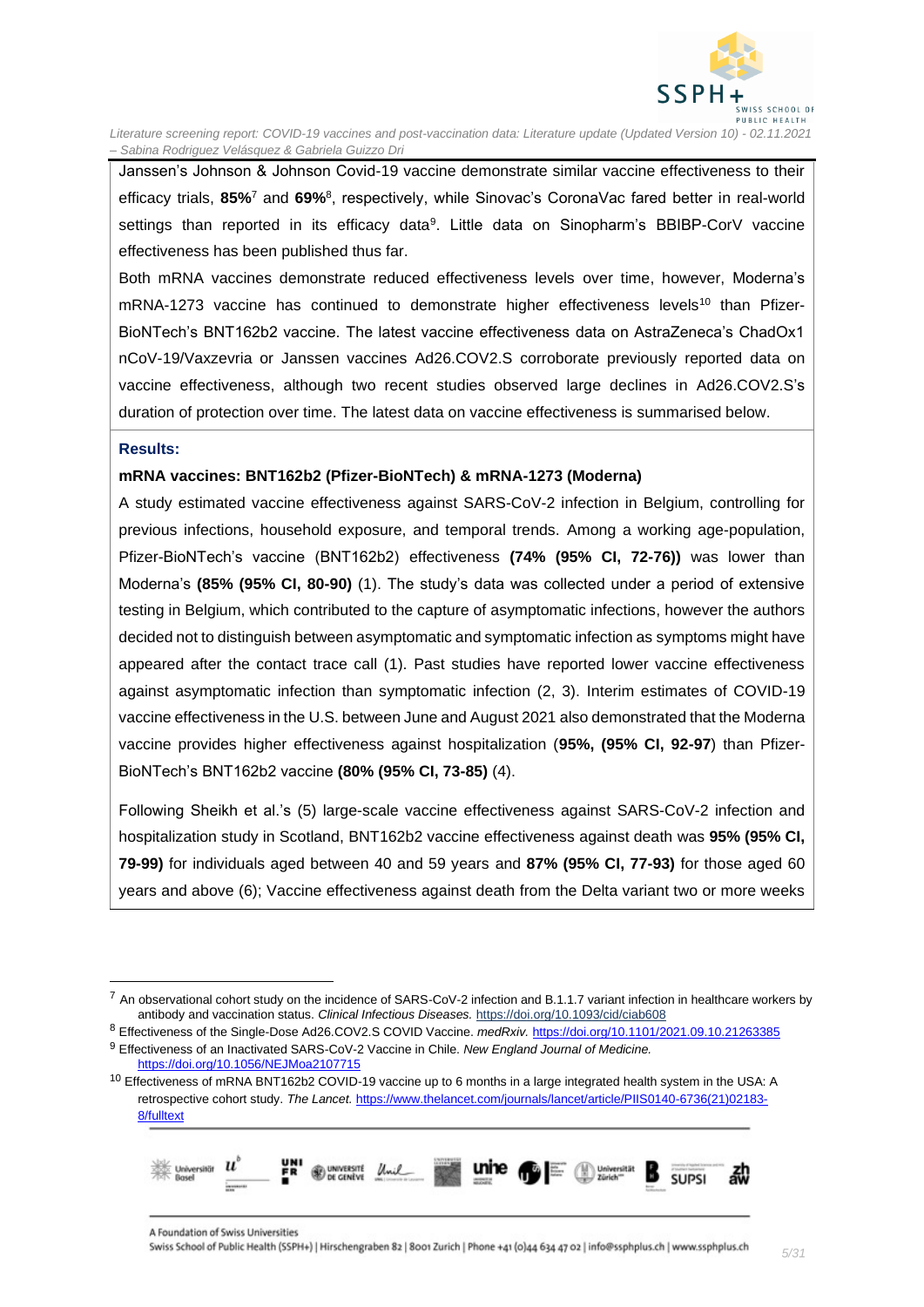

after the second vaccine dose was **90% (95% CI, 83-94)** (6), while BNT162b2 vaccine effectiveness against the B.1.617.2 infection was **80% (95% CI, 77-83)** 14 or more days after second dose (7).

Another study evaluated the effectiveness of the mRNA-1273 (Moderna) vaccine among incarcerated men in the Sierra Conservation Center, U.S, after a Delta variant outbreak that began on 16 July. As of 15 August, the estimated vaccine effectiveness was **56.6% (95% CI, 42.0-67.5)** against infection and **84.2%** (95% CI, 56.4-94.3) against symptomatic infection (8). Despite the vaccine demonstrating overall lower effectiveness against infection than other studies, the reduced effectiveness could be an outcome by the congregate settings and the "protection against symptomatic illness remained robust" (8).

Lastly, the latest variant of concern, Mu, has been demonstrated to have a similar resistance against mRNA vaccines than the Delta variant's resistance against mRNA vaccines. Takuya Tada et al. (2021) state that the "Mu variant does not present any additional concerns over Delta with which it is nearly identical" (9). Tada's statement is corroborated by another study, which reported that the Moderna's (mRNA-1273) two-dose vaccine effectiveness was **86.7% (95% CI, 84.3-88.7)** against Delta infection and **90.4% (95% CI,73.9-96.5)** against Mu infection (10).

#### **ChAdOx1 nCoV-12 (AstraZeneca)**

The latest vaccine effectiveness data on AstraZeneca's ChadOx1 nCoV-19/Vaxzevria corroborate previously reported data on AstraZeneca's vaccine effectiveness (11). The latest publications over the month of October have reported AstraZeneca's ChAdOx1 nCoV-12 vaccine effectiveness against any SARS-CoV-2 infection to be **53% (95% CI, 12-84)** in Belgium over the months of January to June (7) and **67% (95% CI, 62-71)** against the Delta variant strain in the UK (7).

ChAdOx1 nCoV-12 vaccine effectiveness against death was **88% (95% CI, 76-93)** for individuals aged between 40 and 59 years and **90% (95% CI, 84-94)** for those aged 60 years and above (6); Vaccine effectiveness against death from the Delta variant two or more weeks after the second vaccine dose was **91% (95% CI, 83-94)** (6).

#### **Ad26COV2.S (Janssen)**

A test-negative design study was conducted in Mato-Grosso di Sul, Brazil between 25 June and 30 September (a period of high Gamma and Delta predominance) to estimate the vaccine effectiveness of Ad26.COV2.S against symptomatic COVID-19. Adjusted effectiveness, 28 days after the single dose, was **50.9% (95% CI, 35.5-63.0)** against symptomatic COVID-19, **72.9% (95% CI, 35.1-91.1)** against hospitalization, and **90.5% (95% CI, 31.5-99.6)** against COVID-19 related death (12). These results however should be interpreted with caution; the study was prone to residual confounding

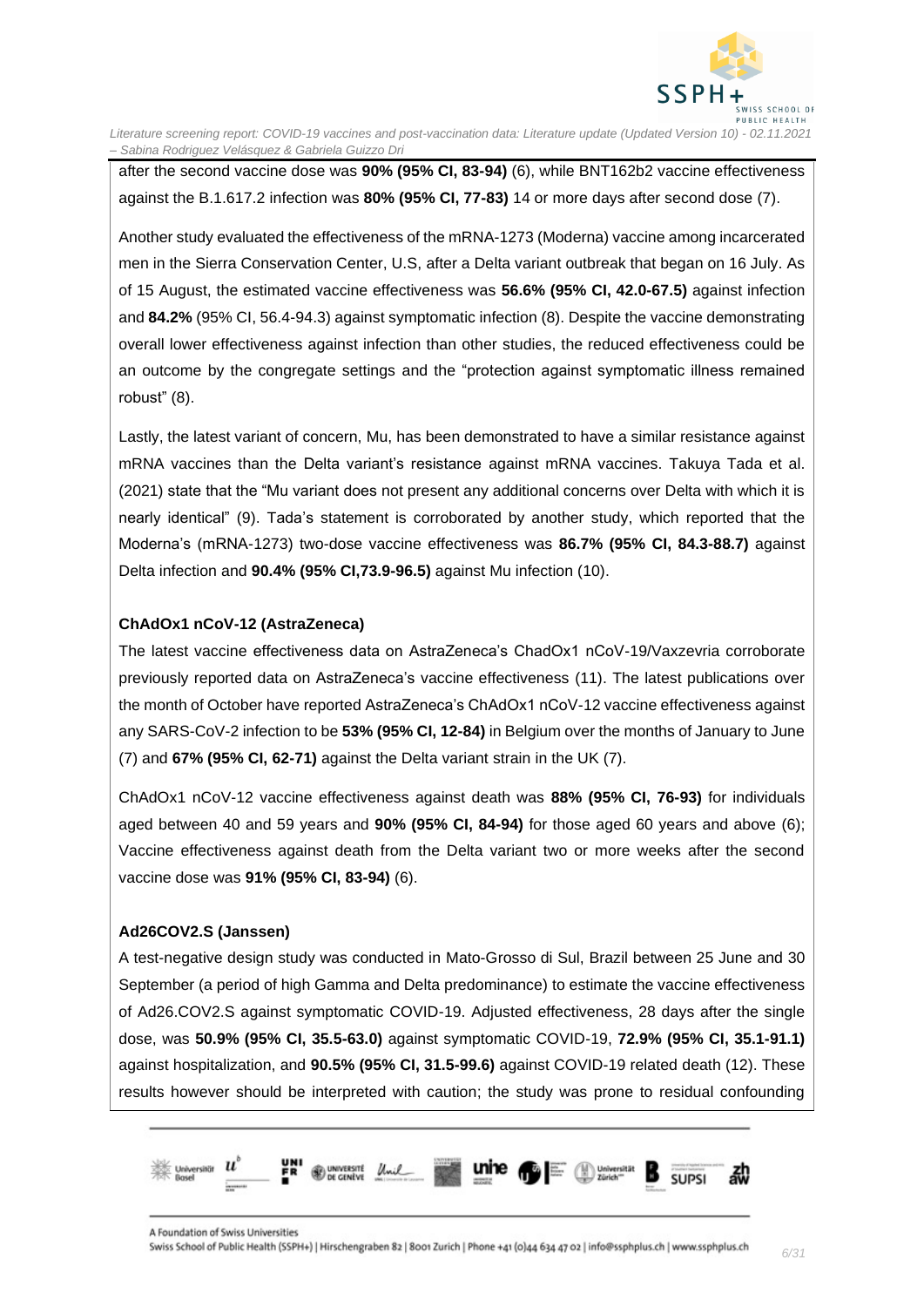

factors, potentially underestimating vaccine effectiveness estimates. Due to the short data collection period, the authors could not measure the waning of the vaccine's effectiveness. Two studies corroborate the Brazilian data: Janssen's Ad26COV2.S vaccine effectiveness had a peak<sup>11</sup> effectiveness against SARS-CoV-2 infection of **58% (95% CI, 51-65)**<sup>12</sup> in Puerto Rico (13) and an overall effectiveness of **61% (95% CI, 29-84)** in Belgium between the months of January and June (1). See *Vaccine Waning Immunity and Duration of Protection section* for more information on Janssen's vaccine effectiveness.

#### **Inactivated vaccines (Sinopharm and SinoVac)**

As of 29 October, no new data has been published on either Sinopharm's BBIBP-CorV or Sinovac's CoronaVac's effectiveness in real world settings over the month of October. Thus far, all Octoberpublished studies analysed humoral, cellular, and/ or neutralizing antibody (NAb) responses. Refer to *Humoral, Cellular, and NAb response for Inactivated Vaccines section* below for further information.

Regarding Jara et al.'s large scale effectiveness study of the CoronaVac vaccine in Chile  $(14)^{13}$ , published on 2 September in *The New England Journal of Medicine (NEJM),* three letters to the journal's editor were subsequently published (15). All three letters addressed data presented in Table 2 and Figure 2B of Jara et al.'s article, which demonstrated that partially immunized (1 dose) participants had higher hospitalization, ICU admission, and death incidences than unvaccinated participants, and asked for further clarifications for these results. The letters to the editor provide a few explanations including "reduced compliance with mask-wearing and reduction in social distancing after vaccination" and potential confounders with time-dependent variables (e.g., "A person's vaccination status may vary over time, so it is not possible to separate participants into groups according to vaccination status. Still, if one tries to do this, as the authors do, all the persons who become infected during the interval between receiving the first and second doses of vaccine will be labelled as partially vaccinated, which severely biases the incidence of infection in this group.") (15). Franz J. Onishi and Janaina M. Goto further state that "the number of person-days in the unvaccinated group was at least 3.5 times as large as the combined number in the other groups studied, which could lead to biases in the analysis of the results, even with the use of analytic tools" (15). The authors replied to the letters explaining that the surge in COVID-19 cases in Chile could be

<sup>13</sup> The authors reported an estimated vaccine effectiveness of **65.9%** for preventing COVID-19, **87.5%** for preventing hospitalization, **90.3%** for preventing ICU admission, and **86.3%** for preventing COVID-19 related death. <https://www.nejm.org/doi/full/10.1056/NEJMoa2107715>



<sup>&</sup>lt;sup>11</sup> The authors do not state during which month this peak occurred; however, data was collected from 15 December 2020 to 1 October 2021.

<sup>12</sup> Refer to the *Vaccine Waning Immunity & Duration of Protection* section for more information on this study.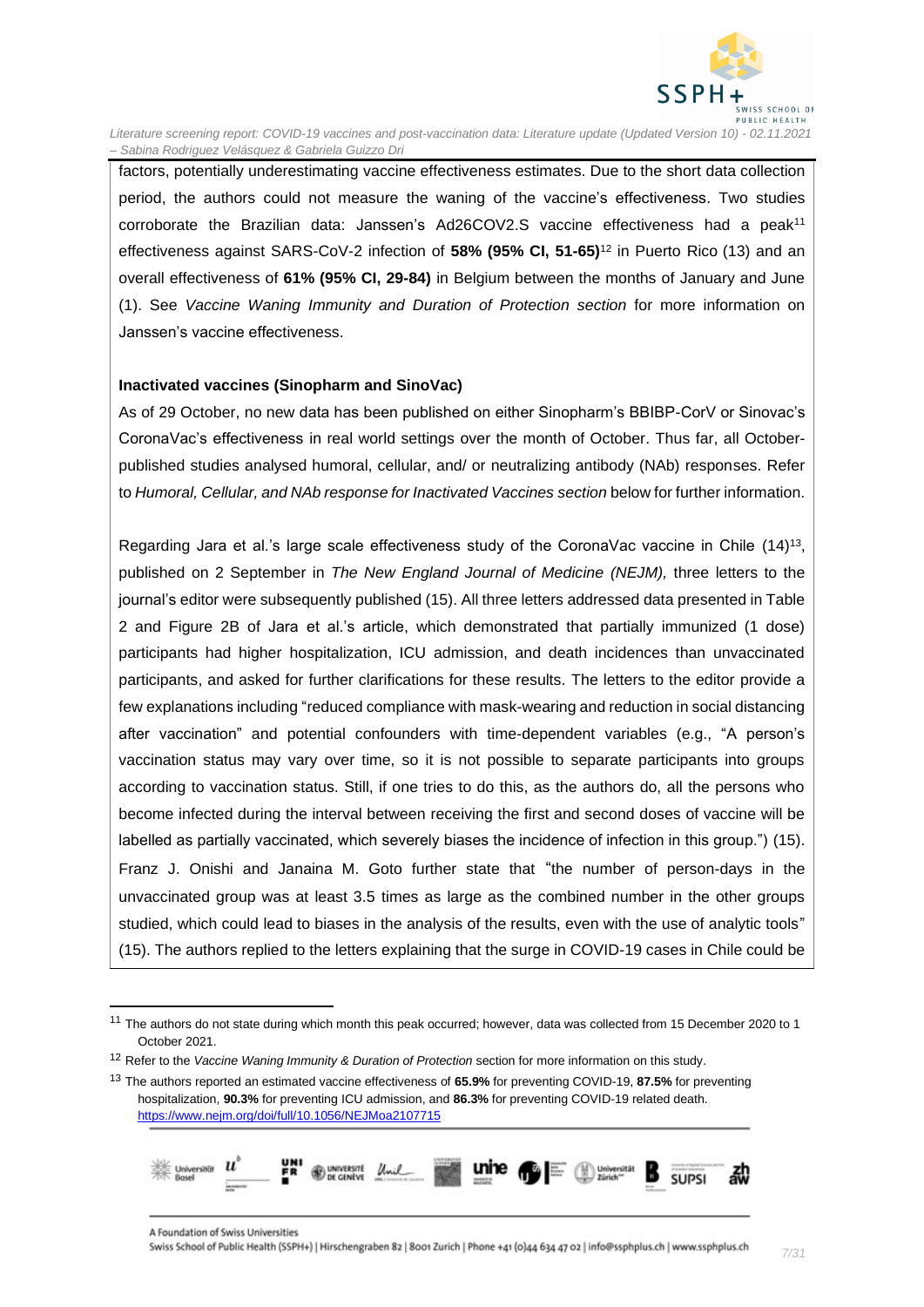

a result of a highly transmissible virus circulating in a partially immunized population in addition to increased mobility, behavioural changes and lifting COVID-19 restrictions. They further explain that Table 2 reported the crude, unadjusted incidence rates for symptomatic disease, hospitalizations, ICU admissions, and confirmed deaths, and a "simple examination of the crude incidence rates may be misleading", because Chile's vaccination campaign prioritized high-risk persons (i.e. older adults and persons with underlying conditions). The authors state that they adjusted the confounding variables accordingly (age, sex, region of residence, income, nationality, and underlying comorbidities) and that "Simpson's paradox $14$  which shows that the marginal and conditional association measures often differ, can explain the observed differences in incidence rates between groups according to immunization status" (15).

Despite reports of reduced effectiveness against SARS-CoV-2 infection with the circulating Delta variant, **vaccine effectiveness remains high against severe infection, hospitalization, and death for all vaccines**.

## <span id="page-7-0"></span>What are the latest updates regarding vaccine waning immunity and duration of protection?

#### **Summary:**

Given the latest reports that observed reductions in vaccine protection in Israel<sup>15</sup> and the U.S.<sup>16,17</sup>, studies have tried to determine whether these reductions in vaccine effectiveness are due to the more infectious and transmissible Delta variant or due to waning vaccine immunity. While the above-mentioned vaccine effectiveness studies solely analysed vaccine effectiveness for a particular point in time, this section provides a more in-depth review of studies that particularly analysed vaccine duration of protection over time (3-12 months) while factoring in for different SARS-CoV-2 strains. Thus far, the majority of studies concluded that reductions in vaccine effectiveness are due to waning vaccine immunity over time, and that the emergence of the Delta variant could have acted as an exacerbating factor. Some studies, however, have demonstrated otherwise, concluding that declines in vaccine protection are due to emerging strains. Further

<sup>&</sup>lt;sup>17</sup> Effectiveness of mRNA BNT162b2 COVID-19 vaccine up to 6 months in a large integrated health system in the USA: A retrospective cohort study. *The Lancet.* [https://www.thelancet.com/journals/lancet/article/PIIS0140-6736\(21\)02183-8/fulltext](https://www.thelancet.com/journals/lancet/article/PIIS0140-6736(21)02183-8/fulltext)



<sup>14</sup> On Simpson's paradox and the sure-thing principle. *Journal of the American Statistical Association*. <https://www.tandfonline.com/doi/abs/10.1080/01621459.1972.10482387>

<sup>15</sup> Vaccine efficacy among those first vaccinated. *Israeli Ministry of Health*[. https://www.gov.il/BlobFolder/reports/vaccine](https://www.gov.il/BlobFolder/reports/vaccine-efficacy-safety-follow-up-committee/he/files_publications_corona_two-dose-vaccination-data.pdf)[efficacy-safety-follow-up-committee/he/files\\_publications\\_corona\\_two-dose-vaccination-data.pdf](https://www.gov.il/BlobFolder/reports/vaccine-efficacy-safety-follow-up-committee/he/files_publications_corona_two-dose-vaccination-data.pdf)

<sup>16</sup> Comparison of two highly effective mRNA vaccines for COVID-19 during periods of Alpha and Delta prevalence. *medRxiv.* <https://www.medrxiv.org/content/10.1101/2021.08.06.21261707v3>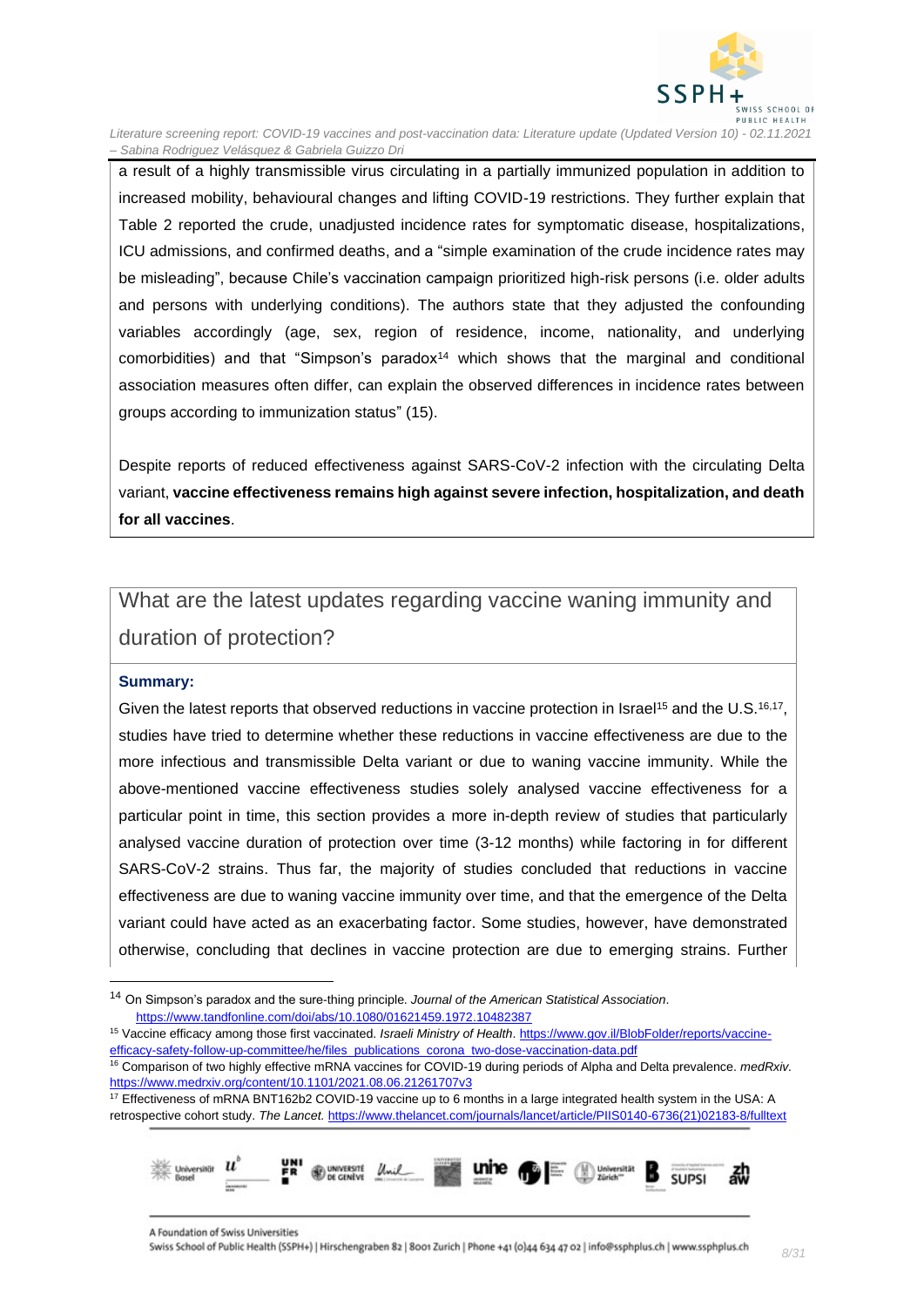

studies are needed to verify the reports on waning vaccine immunity in order to implement timely public health measures.

#### **Results:**

A retrospective cohort study, that included more than 3 million participants across the U.S., concluded that reductions in BNT162b2 effectiveness over time are primarily due to waning vaccine effectiveness rather than reduced vaccine protection against the more infectious Delta variant (16). This large-scale cohort study demonstrated that vaccine effectiveness against Delta infection was **93% (95% CI, 85-97)** one month after the second dose, and dropped to **53% (95% CI, 39-65)** four months after full vaccination. Likewise, vaccine effectiveness against other variants was **97% (95% CI, 95-99)** one month after full vaccination and consequently dropped to **67% (95% CI, 45-80)**. The authors underscore the importance of administering booster doses to restore initial high levels of vaccine protection (16).

Likewise, a UK study found that there was no evidence of reduced effectiveness in the B.1.617.2 period than in the B.1.1.7 period for both Pfizer and AstraZeneca after full vaccination, and thus the authors concluded that the observed reductions in vaccine effectiveness due to waning vaccine immunity over time (7); BNT162b2 vaccine effectiveness reduced over time from **85% (95% CI, 79-90**) 14 days after second dose to **75% (95% CI, 70-80)** 90 days after second dose (*P*=0.007), while AstraZeneca's vaccine (ChAdOx1 nCoV-19) vaccine effectiveness reduced from **72% (95% CI, 64-78)** at 14 days after second dose to **63% (95% CI, 53-71)** at 90 days after second dose, but there was no heterogeneity (*P*=0.14) (7).

In Qatar, Pfizer-BioNTech's vaccine reached a peak effectiveness against SARS-CoV-2 infection of **77.5% (95% CI, 76.4-78.6)** four months after the second dose, and gradually declined thereafter (post 2 months VE=**73.2%**; post 3 months VE=**69.6**%; post 4 months VE=**51.7**%) (17). After 5 months, vaccine effectiveness declined substantially to **22.5% (95% CI, 10.6-32.7)** and remained low throughout months 6 and 7 (**17.3-22.3%**) (17). Declines in vaccine immunity were larger for individuals above the age of 60 years compared to those under 60, and effectiveness against asymptomatic infection was lower than effectiveness against symptomatic infection, but both demonstrated similar declines in vaccine immunity (17).

In Minnesota, U.S., adjusted vaccine effectiveness against asymptomatic infection for the Moderna vaccine dropped from **91% (95% CI, 72-98)** in January-March, to **71% (95% CI, 53-83)** in April-May, to **63% (95% CI, 44-76)** in June-August (18). Unfortunately, this study did not assess the impact of timing from vaccination on effectiveness, and only assessed vaccine effectiveness in that point in time, and thus could not conclude whether reductions in vaccine effectiveness were due to

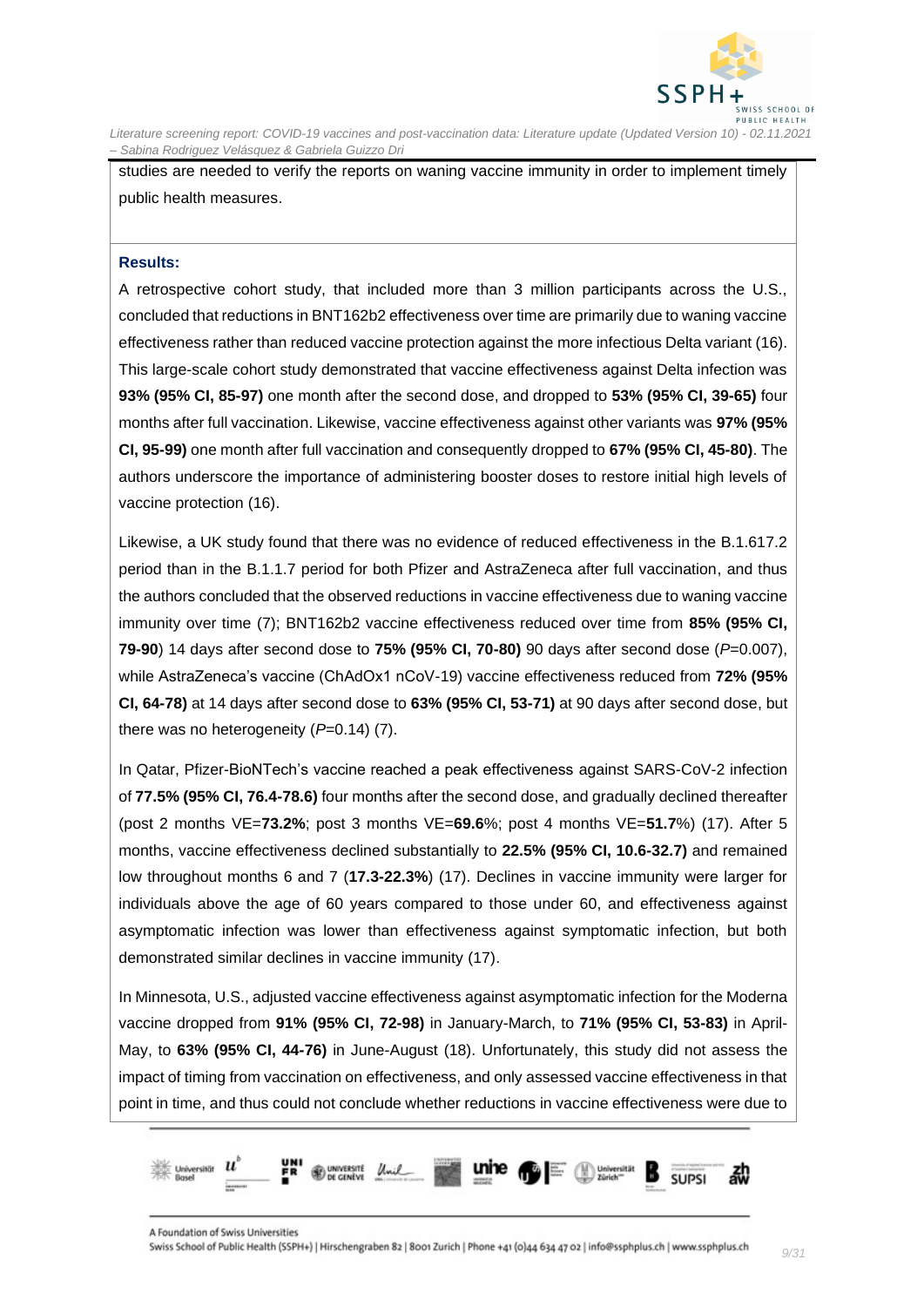

the rise in Delta predominance throughout the country or waning vaccine immunity. In California, Moderna's mRNA-1273 vaccine effectiveness against Delta declined from **94.1% (95% CI, 90.5- 96.3)** 14-60 days after vaccination to **80% (95% CI, 70.2-86.6)** 151-180 days after vaccination (10). The study observed declines in vaccine effectiveness against both Delta and non-Delta variants, however, waning was less pronounced for non-Delta viral specimens (10) suggesting that reductions in vaccine effectiveness could be an outcome of both lower protection against Delta and waning vaccine immunity over time.

Interestingly, a study conducted in New York, concluded that declines in vaccine effectiveness "may have been driven by factors other than waning" because vaccine effectiveness declines were "not offset in calendar time by approximately one-month" (19). From 1 May to 3 September in New York, BNT162b2's effectiveness declined from **93.6%** on 1 May to **65.8%** by 10 July, subsequently increasing to **69%** on 28 August. Moderna's mRNA1273 vaccine demonstrated a similar decline from **96.5%** to **77.2%** and subsequently increased to **78.5%** over those dates, respectively (19). Janssen's Ad26.COV2.S vaccine declined from **89.4%** (May) to **51.7%** (July) and increased substantially to **70.2%** in August (19).

In line with previous studies (20-23), BNT162b2's vaccine effectiveness declined more than the Moderna vaccine in Puerto Rico (four months after receiving the second dose, BNT162b2 VE declined **31%,** from **87% (95% CI, 85-89)** to **56% (95% CI, 53-59)**, while mRNA-1273 VE only declined **19%,** from **90% (95% CI, 88- 91)** to **71% (95% CI, 68-74**) (13). Janssen's Ad26.COV2.S vaccine also declined **31%**, from **58% (95% CI, 51- 65)** to **27% (95% CI, 17- 37)** (13). The authors concluded that the decrease in effectiveness was not due to the Delta variant (13).

A similar study that utilised U.S. Veterans Health Administration (VHA) data, observed large declines in vaccine protection over time for BNT162b2, mRNA-1273, and Ad26.COV2.S (24). The greater reduction in vaccine immunity, particularly when compared to the Puerto Rican study, could be due to the older sample population demographic (approximately 50% of the participants (*N*=301,861 out of 619,755) were aged 65 and above); past studies have reported larger declines in vaccine protection over time among older persons (≥65 years) than younger individuals (7, 10, 16, 25). From March to August, vaccine effectiveness dropped from **91% (95% CI, 91-92)** to **50% (95% CI, 47-52)** and **92% (95% CI, 92-93)** to **64% (95% CI,62-66)** for the BNT162b2 and mRNA-1273 vaccines, respectively (24). Despite evidence of waning vaccine immunity, both mRNA vaccines maintained adequate protection levels (above the WHO required minimum of 50% VE (26)). Janssen's Ad26.COV2.S demonstrated the largest decline from **88% (95% CI, 98-89)** to **3% (95% CI, -7–12)** (24). The authors did not provide an explanation for Janssen's extremely low effectiveness.

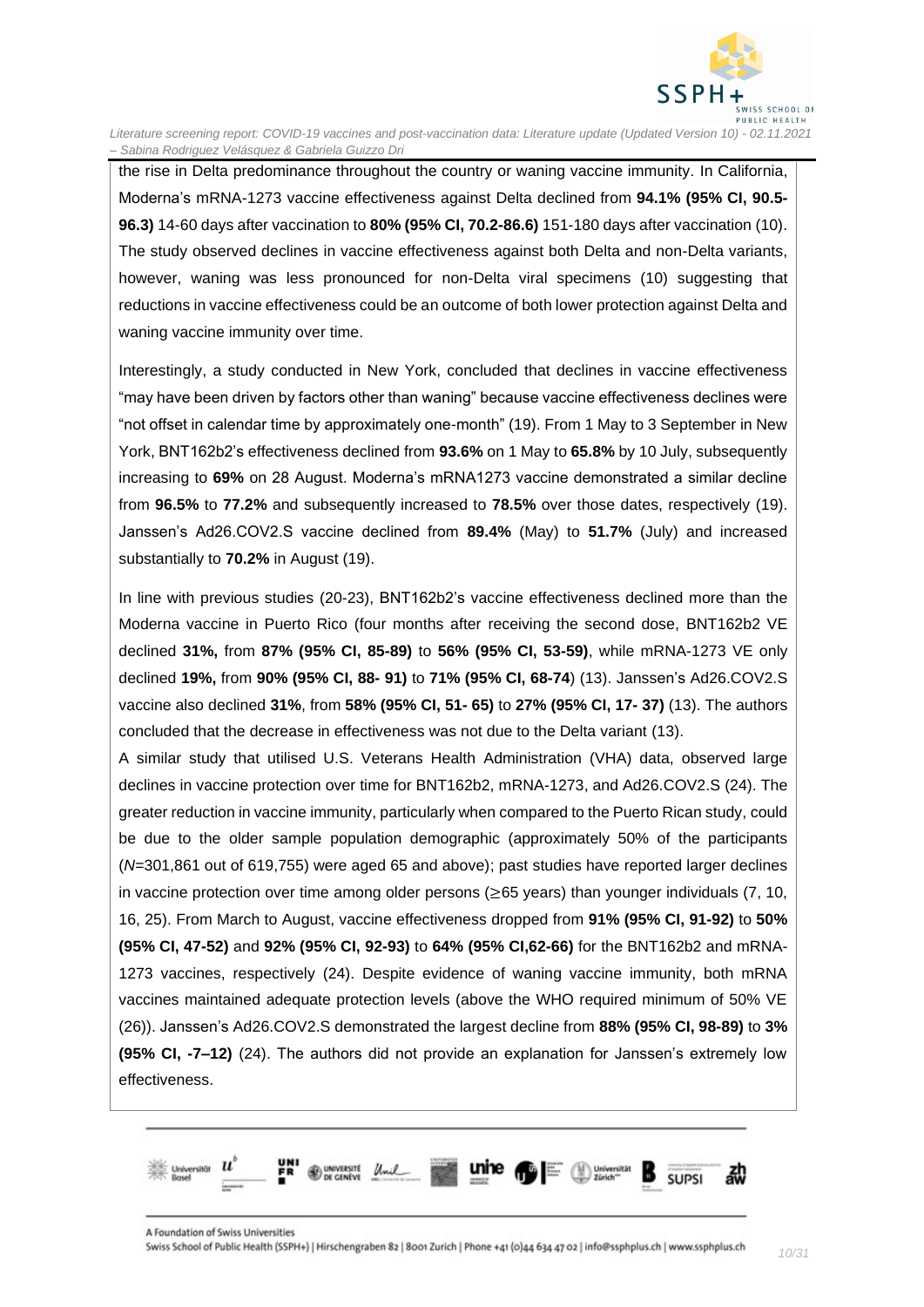

Lastly, studies have observed that China's inactivated vaccines wane rapidly over time, particularly when compared to its mRNA or adenovirus vaccine counterparts (27). Thus far, few studies have assessed the real-world duration of protection for Sinopharm's BBIBP-CorV or Sinovac's CoronaVac vaccines, and the majority focus on humoral, cellular, and/ or NAb levels over time (27). Refer to the *Humoral, Cellular, and NAb response for Inactivated Vaccines section* below for further information.

## <span id="page-10-0"></span>What are the vaccine-induced humoral, cellular, and neutralizing antibody (NAb) responses over time for inactivated vaccines?

#### **Summary:**

Both neutralizing antibodies and vaccine elicited humoral and cell-mediated response are associated with protection against symptomatic SARS-CoV-2 infection<sup>18,19</sup> and vaccine immunogenicity against SARS-CoV-2 were analysed extensively prior to the large-scale rollout of COVID-19 vaccines throughout the world. However, recent reports of waning vaccine immunity have returned the attention to immunogenicity and the durability of cellular, humoral, and antibody responses. mRNA antibody levels, a proxy for vaccine protection, have been demonstrated to sustain vaccine elicited humoral and cell-mediated immunity for at least six months after full (two-dose) immunization<sup>20,21,22</sup>, even against variant strains<sup>23</sup>. While both AstraZeneca's and Janssen's vaccines generate robust immune responses, their vaccine induced levels of anti-SARS-CoV-2 receptor-binding domain (RBD) immunoglobulin G ( $\lg G$ ) are typically lower than the mRNA's vaccines<sup>24,25</sup>. Studies have observed that both Sinopharm's (BBIBP-CorV) and Sinovac's (CoronaVac) inactivated vaccines generate lower

<sup>25</sup> Differential Kinetics of Immune Responses elicited by COVID-19 Vaccines. *The New England Journal of Medicine*. <https://www.nejm.org/doi/10.1056/NEJMc2115596>



<sup>18</sup> Neutralizing antibody levels are highly predictive of immune protection from symptomatic SARS-CoV-2 infection. *Nature Medicine.* <https://www.nature.com/articles/s41591-021-01377-8>

<sup>19</sup> Immune Correlates Analysis of the mRNA-1273 COVID-19 Vaccine Efficacy Trial. *medRxiv.*  <https://www.medrxiv.org/content/10.1101/2021.08.09.21261290v4>

<sup>20</sup> Impact of circulating SARS-CoV-2 variants on mRNA vaccine-induced immunity. *Nature.*  <https://www.nature.com/articles/s41586-021-04085-y>

<sup>21</sup> mRNA Vaccination Induces Durable Immune Memory to SARS-CoV-2 with Continued Evolution to Variants of Concern. *bioRxiv.*  <https://www.biorxiv.org/content/10.1101/2021.08.23.457229v1>

<sup>&</sup>lt;sup>22</sup> Evidence of SARS-CoV-2-Specific Memory B Cells Six Months After Vaccination with the BNT162b2 mRNA Vaccine. *Frontiers in Immunology*[. https://www.frontiersin.org/articles/10.3389/fimmu.2021.740708/full](https://www.frontiersin.org/articles/10.3389/fimmu.2021.740708/full)

<sup>&</sup>lt;sup>23</sup> Humoral and cell-mediated response against SARS-CoV-2 variants elicited by mRNA vaccine BNT162b2 in healthcare workers: a longitudinal observational study. *Clinical Microbiology and Infection.* <https://www.sciencedirect.com/science/article/pii/S1198743X2100536X?via%3Dihub>

<sup>&</sup>lt;sup>24</sup> Safety and Immunogenicity of CoronaVac and ChAdOx1 Against the SARS-CoV-2 Circulating Variants of Concern (Alpha, Delta, Beta) in Thai Healthcare Workers. *medRxiv.* <https://www.medrxiv.org/content/10.1101/2021.10.03.21264451v1>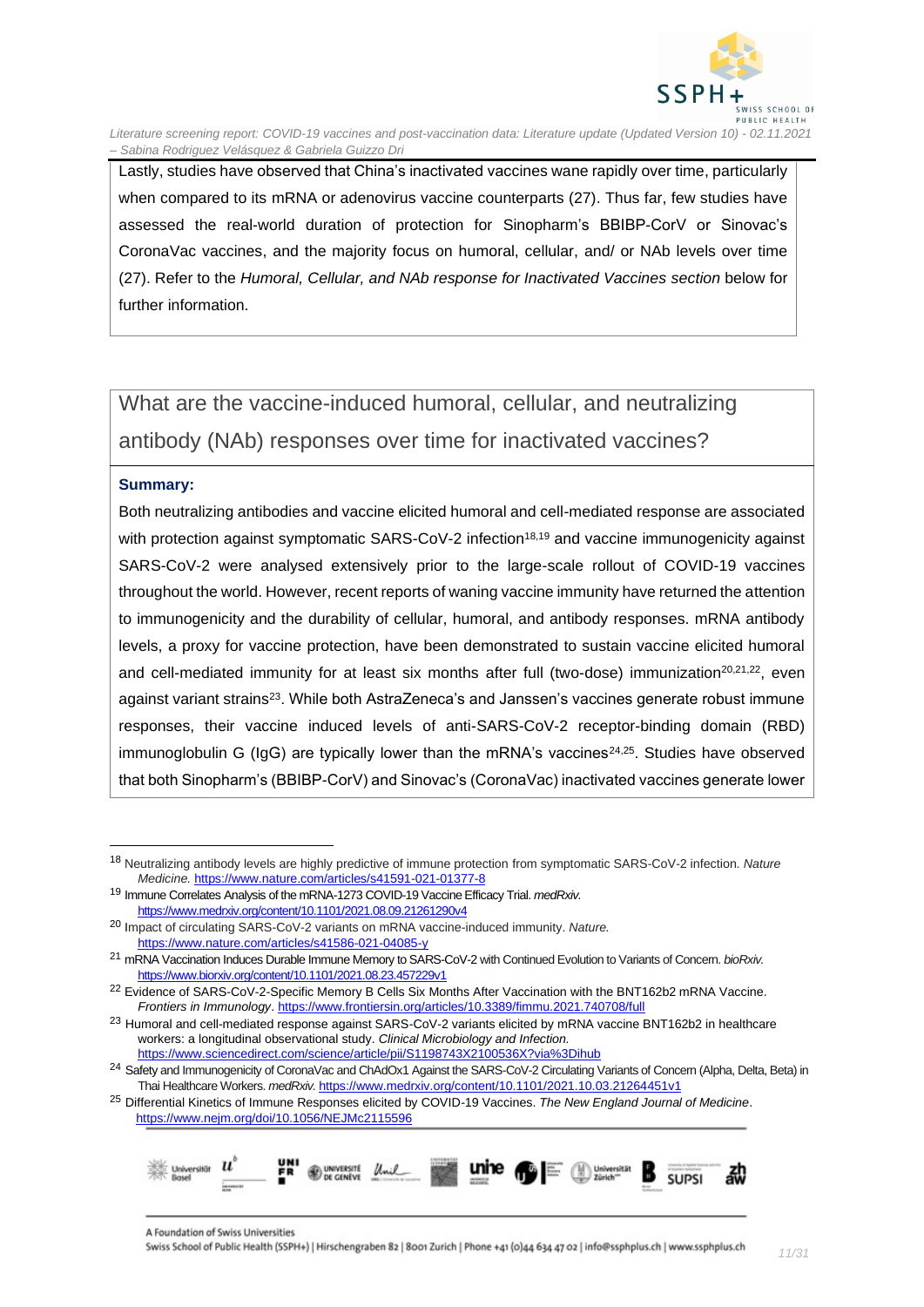

levels of neutralizing antibodies compared to mRNA or adenovirus vaccines, particularly over time<sup>26</sup>. However, while antibodies function similarly to T- and B-cell responses in vaccinated individuals<sup>27</sup>, declines in antibody levels does not equate to similar declines in immune protection<sup>28</sup>, T and B cells responses have been shown to provide more solid and sustained defence<sup>29</sup>.

#### **Results:**

After a full-dose administration of the CoronaVac vaccine, most participants demonstrated a robust antibody response (with a variable Ig anti-RBD level, measured seven days after the second dose) (28). The authors found no difference in Ig anti-RBD levels at 7, 14, 21, and 28 days after the second dose and the antibody levels remained relatively stable for the next 49 days. Antibody responses were stronger in individuals who had previous SARS-CoV-2 infection and lower in individuals aged 40 years old and above (28). Interestingly, out of the 131 fully immunized participants, 9 developed breakthrough infections, of which all had similar levels of Ig anti-RBD than the non-infected participants **(>250 U/ml**). All breakthrough infections were either asymptomatic or exhibited mild COVID-19 symptoms (28). Another study assessed the persistence of humoral and cellular immune responses for 12 months after two doses of CoronaVac in Beijing, China. CoronaVac-induced RBDspecific antibodies reach a maximum S/CO value of **11.26 (95% CI, 9.29-13.24)** with a seropositivity rate of **99%** (29). Three months post-second dose, the S/CO value reduced to **3.87 (95% CI, 2.85- 4.90; with 92%** seropositivity). This antibody titre was sustained throughout the following 3 months (6 months after second dose S/CO value= **3.68 (95% CI, 2.43-4.94**) and reduced to **2.11 (95% CI, 1.50-2.72)** at month 12. GMT levels decreased gradually over the first three months after the second dose, but subsequently stabilised at approximately **4.1 (95% CI, 2.0-6.2)** for the following 9 months (29). RBD-specific CD4+ T central memory  $(T<sub>CM</sub>)$  and CD8+ T effector memory  $(T<sub>EM</sub>)$  cell levels followed a similar trajectory to the antibody and GMT titres, peaking at 3 months (**15.25%** and **12.14%**, respectively), declining over time and then stabilising towards 12 months (29). Fractions of CD4+  $T_{EM}$ and  $CD8$ <sup>+</sup> T<sub>E</sub> cells increased over time and constituted up to about **7.51%** of total peripheral blood CD4<sup>+</sup> T cells and about 8.74% of total peripheral blood CD8<sup>+</sup> T cells. CD4<sup>+</sup> T<sub>CM</sub>, CD4<sup>+</sup> T<sub>EM</sub>, CD8<sup>+</sup> T<sub>EM</sub> and CD8<sup>+</sup> T<sub>E</sub> cells that produce IL-2 rose from 1 to 6 months after the second dose and were maintained at a high level throughout 12 months (29), demonstrating that CoronaVac elicits durable SARS-CoV-2 specific memory for CD4<sup>+</sup> and CD8<sup>+</sup> T cells.

<sup>29</sup> T cell-oriented strategies for controlling the COVID-19 pandemic. *Nature Reviews Immunology.*  <https://www.nature.com/articles/s41577-021-00625-9>



<sup>26</sup> China's COVID vaccines have been crucial – now immunity is waning. *Nature News.*  <https://www.nature.com/articles/d41586-021-02796-w>

<sup>27</sup> Impact of circulating SARS-CoV-2 variants on mRNA vaccine-induced immunity. *Nature.* <https://www.nature.com/articles/s41586-021-04085-y>

<sup>28</sup> China's COVID vaccines have been crucial – now immunity is waning. *Nature News.* <https://www.nature.com/articles/d41586-021-02796-w>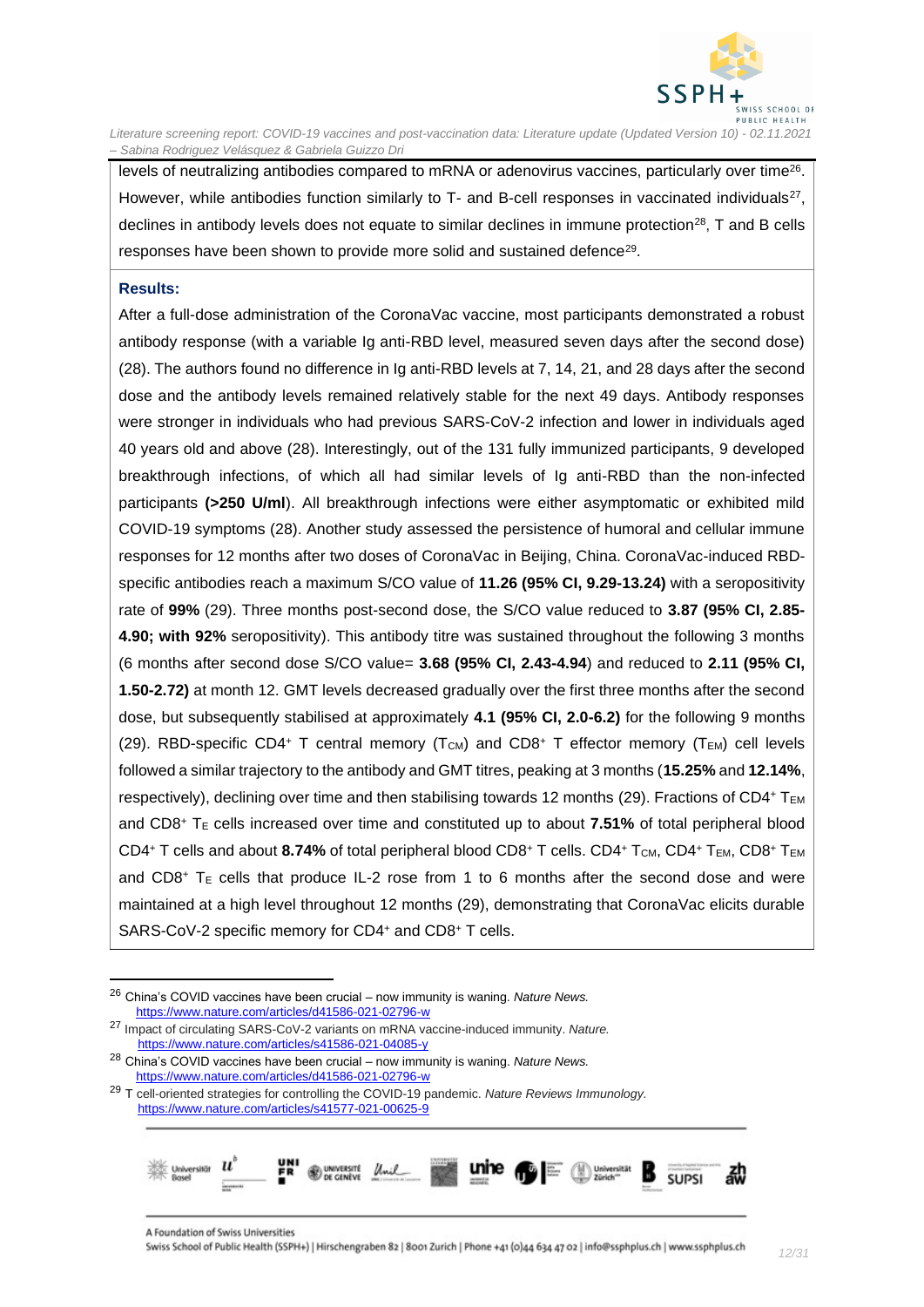

A immunogenicity comparison study demonstrated that CoronaVac induced lower anti-SARS-CoV-2 RBD IgG seroconversion rate (**75.6% (136-180)**) and lower geometric mean (GM) antibody levels (**12.7 BAU/mL**) than AstraZeneca's ChAdOx1 vaccine (**100% (180/180; 69.8 BAU/ mL)** after one dose (30). Two weeks after the second dose, both vaccines induced **100%** seroconversion, however CoronaVac's induced anti-SARS-CoV-2 RBD IgG levels continued to be lower than AstraZeneca's and decreased over time (2 weeks GM 164.4 BAU/ mL; 4 weeks GM 94.8 BAU/ mL; and 8-12 weeks GM 34.7 BAU/ mL) (30). Lastly, CoronaVac demonstrated higher GMT against the original Wuhan strains than against variants of concern (Alpha, Beta, and Delta).

Lastly, a Sri-Lankan study analysed the persistence of antibody and T cell responses to the BBIBP-CorV vaccine 12 weeks after receiving the second dose (31). Antibody responses declined in all age groups (20-39 years, 40-59 years, ≥60 years), particularly for individuals aged 60 and above, but T cells persisted (31).

### <span id="page-12-0"></span>What is known about virus transmissibility in fully vaccinated

#### individuals?

#### **Summary:**

Although vaccination can prevent onward transmission by reducing the symptomatic and asymptomatic infections and by reducing the onward spread from infected individuals, previous studies have demonstrated that in vaccinated and unvaccinated infected individuals with the Delta variant the viral load was similar, suggesting that vaccinated people might be equally infectious<sup>30</sup>. On the other hand, other studies suggested that vaccinated people were less likely to spread the virus and the Delta variant as their levels of nasal virus dropped faster than unvaccinated infected people<sup>31,32</sup>. In order to characterize transmission dynamics and better understand the ongoing pandemic, more studies investigating the impact of vaccination on onward transmission of SARS-CoV-2 and its variants of concerns are needed. One of the first studies to investigate how well vaccines prevent the spread of the Delta variant analysed testing data from 139,164 close contacts of 97,716 people infected with SARS-CoV-2 between January and August 2021 in the United

<https://www.medrxiv.org/content/10.1101/2021.09.02.21262979v1>



<sup>30</sup> Outbreak of SARS-CoV-2 Infectious, Including COVID-19 Vaccine Breakthrough Infections, Associated with Large Public Gatherings – Barnestable Country, Massachusetts, July 2021. *MMWR.* [https://www.cdc.gov/mmwr/volumes/70/wr/mm7031e2.htm?s\\_cid=mm7031e2\\_w](https://www.cdc.gov/mmwr/volumes/70/wr/mm7031e2.htm?s_cid=mm7031e2_w)

<sup>31</sup> Virological and serological kinetics of SARS-CoV-2 Delta variant vaccine-breakthrough infections: a multi-centre cohort study. *medRxiv*[. https://www.medrxiv.org/content/10.1101/2021.07.28.21261295v1](https://www.medrxiv.org/content/10.1101/2021.07.28.21261295v1)

<sup>32</sup> REACT-I round 13 final report: exponential growth, high prevalence of SARS-CoV- and vaccine effectiveness associated with Delta variant in England during May to July 2021. *medRxiv.*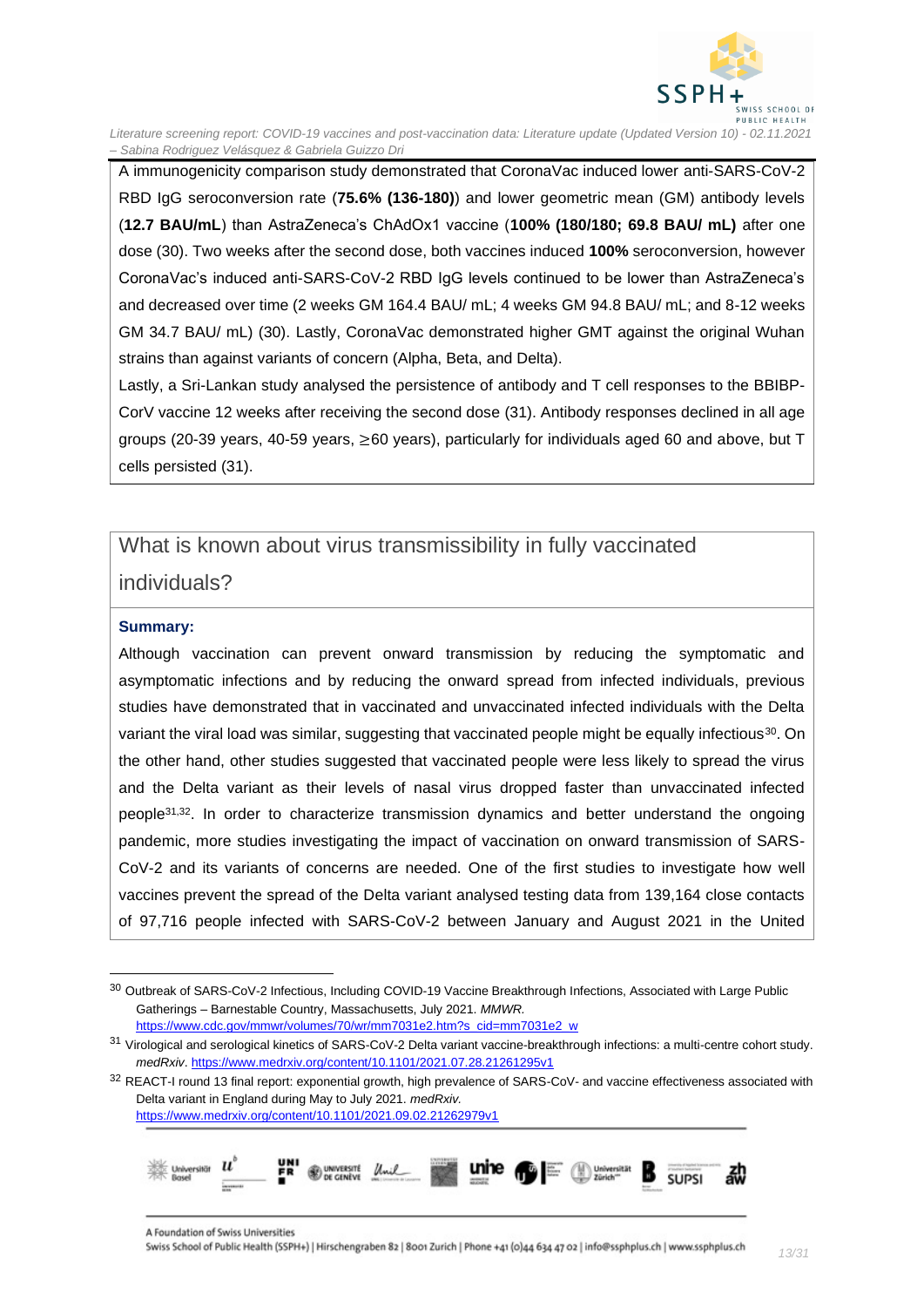

Kingdom<sup>33</sup>. The study reported that although vaccination reduced the transmission of Delta, by less than the Alpha variant, the impact of vaccination decreased over time. Another study investigating the association between COVID-19 immunity within families and the risk of infection in nonimmune family members found that as the number of immune family members increased, the risk of contracting COVID-19 decreased<sup>34</sup>. Overall, vaccination remains an important public health measure to control and prevent the further spread of SARS-CoV-2.

#### **Results:**

Results from a retrospective observational cohort study demonstrated that vaccination reduced transmission of Delta but that the impact of vaccination decreased over time. Using data of adults' contacts of symptomatic and asymptomatic SARS-CoV-2-infected adult index cases from the English contact testing data, the study aimed to investigate the associations between transmission and index case, the contact vaccination status in relations to the Alpha and Delta variants, and the time since second vaccination (32).

#### Onward Transmission:

Based on the study's results, **46%** of the contacts of unvaccinated index cases, **35%** and **26%**  contacts of partially vaccinated cases (ChAdOx1 and BNT162b2, respectively), and **28%** (ChAdOx1) and **21%** (BNT162b2) contacts of fully vaccinated cases tested PCR-positive for COVID-19 (32). The Delta variant was associated with increased onward transmission, in comparison with the Alpha variant (32). Overall, vaccine-associated reductions in transmission post-second dose in index cases were reduced with Delta for BNT162b2 and ChAdOx1 by approximately 1.6-fold.

#### Vaccination in contacts:

PCR-positivity was the highest in unvaccinated contacts with **52%** of them being infected with COVID-19, followed by **32%** of them being partially vaccinated with ChAdOx1, **32%** partially vaccinated with BNT162b2, **22%** fully vaccinated with ChAdOx1, and **17%** fully vaccinated with BNT162b2 (32). Overall, more vaccinated contacts tested positive with Delta than with Alpha.

#### Duration of Protection and Transmission Reductions:

The rate of contacts testing PCR-positive increased **1.08-fold** (95%CI 1.05-1.11) for ChAdOx1 and **1.13-fold** (1.05-1.21) for BNT162b2 with no evidence of a difference between vaccines for each

<sup>34</sup> Association Between Risk of COVID-19 Infectious in Nonimmune Individuals and COVID-19 in Their Family Members. *JAMA.* <https://jamanetwork.com/journals/jamainternalmedicine/fullarticle/2785141>



<sup>33</sup> The impact of SARS-CoV-2 vaccination on Alpha & Delta variants. *medRxiv.*  <https://www.medrxiv.org/content/10.1101/2021.09.28.21264260v2.full-text#ref-8>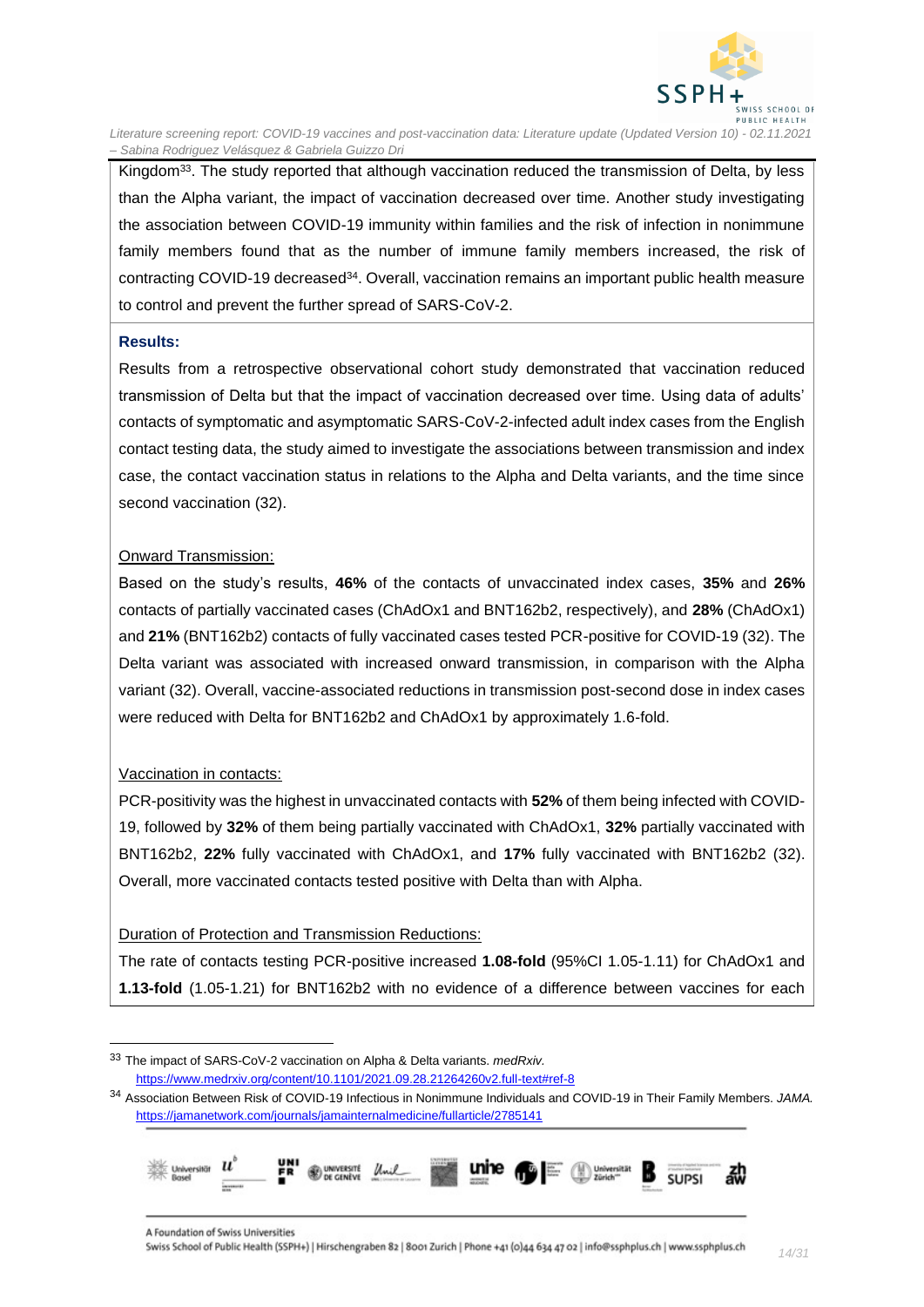

doubling of weeks 14 days after the administration of the second vaccination in index cases (32). In terms of the duration of protection and its transmission reduction, for the Alpha variant, transmission was reduced by **68%** (95% CI: 52-79) 2 weeks post second-dose of BNT162b2 and then fell to **52%** (95% CI: 29-67%) by 12 weeks, while the transmission reduction for ChAdOx1 was **52%** (95% CI: 22-70%) at 2 weeks and **38%** (95% CI: −1-62%) at 12 weeks (32). As for the Delta variant, transmission was reduced by **50%** (35-61%) 2 weeks and **24%** (95% CI: 20-28%) 12 weeks, respectively, and **24%** (95% CI: 18-30%) and **2%** (95% CI: −2-6%) for ChAdOx1 (32).

### <span id="page-14-0"></span>What is the latest data on COVID-19 booster doses?

#### **Summary:**

At the beginning of the month, the European Medicines Agency (EMA) concluded that an extra dose of the COVID-19 vaccines BNT162b2 and mRNA-1273 could be given to people with severely weakened immune systems, while booster doses could be considered at least 6 months after the second dose for people aged 18 years and older<sup>35</sup>. Additionally, the F.D.A. amended and expanded their booster dose recommendations for Moderna, Janssen, Pfizer and BioNTech, and heterologous booster doses<sup>36</sup>. As countries continue to administer booster doses to vulnerable populations and expand their booster platform to include the general population, more data on the protection granted by vaccine boosters against COVID-19 (especially for the BNT162b2 vaccine) has become available. Recently, Pfizer and BioNTech released preliminary results from the first randomized, controlled COVID-19 vaccine booster trial aiming to evaluate the efficacy and safety of a booster dose of the BNT162b2 vaccine in individuals aged 16 years and over who previously received the Pfizer and BioNTech COVID-19 vaccine<sup>37</sup>. Compared to individuals who did not receive a booster, individuals who received their BNT162b2 booster dose showed a relative efficacy of 95.6% against COVID-19 during a period when Delta was the prevalent strain across all age groups. Additionally, during multiple subgroup analyses, the efficacy demonstrated to be consistent irrespective of age, sex, race, ethnicity, or comorbid conditions.

<sup>37</sup> Pfizer and BioNTech Announce Phase 3 Trial Data Showing High Efficacy of a Booster Dose of their COVID-19 Vaccine. *[Press Release] Pfizer and BioNTech.* [https://www.pfizer.com/news/press-release/press-release-detail/pfizer-and-biontech](https://www.pfizer.com/news/press-release/press-release-detail/pfizer-and-biontech-announce-phase-3-trial-data-showing)[announce-phase-3-trial-data-showing](https://www.pfizer.com/news/press-release/press-release-detail/pfizer-and-biontech-announce-phase-3-trial-data-showing)



<sup>35</sup> Comirnaty and Spikevax: EMA recommendations on extra doses and boosters. *EMA.* <https://www.ema.europa.eu/en/news/comirnaty-spikevax-ema-recommendations-extra-doses-boosters>

<sup>36</sup> Coronavirus (COVID-19) Update: FDA Takes Additional Actions on the Use of Booster Dose for COVID-19 Vaccines. *FDA.* [https://www.fda.gov/news-events/press-announcements/coronavirus-covid-19-update-fda-takes-additional-actions-use](https://www.fda.gov/news-events/press-announcements/coronavirus-covid-19-update-fda-takes-additional-actions-use-booster-dose-covid-19-vaccines)[booster-dose-covid-19-vaccines](https://www.fda.gov/news-events/press-announcements/coronavirus-covid-19-update-fda-takes-additional-actions-use-booster-dose-covid-19-vaccines)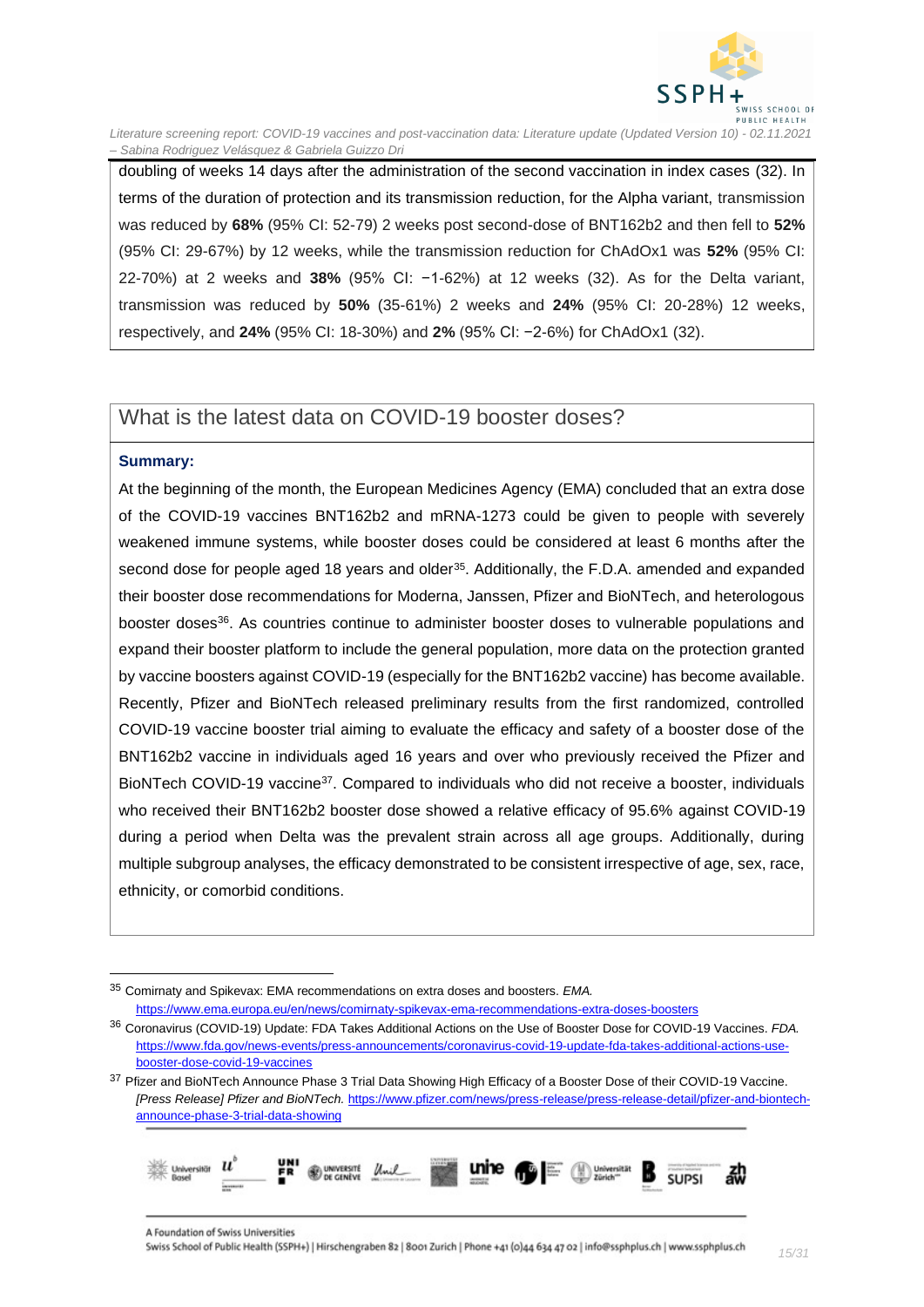

Previously, the Israeli Ministry of Health released results on the protection of the BNT162b2 vaccine booster against COVID-19 in individuals 60 years and older and demonstrated that the rate of confirmed infection was lower in the booster group than the non-booster group by a factor of 11.3 and the rate of severe illness was lower by a factor of 19.5<sup>38</sup>. Since Israel was one of the first countries to administer booster doses to its general population, due to multiple studies such as Goldberg et al.<sup>39</sup> demonstrating the waning immunity of the BNT162b2 across all age groups, the Israeli Ministry of Health was able to preliminary analyse the protection of BNT162b2 vaccine booster against COVID-19 across different age groups and recently made its results available in medRxiv. Overall, the results concur with the previous results for individuals aged 60 years and older in that confirmed and severe illness rates were lower in the booster group compared to the non-booster group across age groups $^{40}$ . Additionally, one of the first studies evaluating the effectiveness of the BNT162b2 booster dose in Israel demonstrated that the booster dose provided a high effectiveness against severe COVID-19 across age groups<sup>41</sup>.

While homologous vaccine schedules used to be recommended for booster administration, the administration of booster doses was approved by the F.D.A. on 20 October 2021 as findings of a National Institutes of Health (NIH) study on heterologous booster vaccination demonstrated that heterologous booster vaccinations were well-tolerated and immunogenic in adults with a completed primary COVID-19 vaccine regimen<sup>42</sup>. Overall, the results demonstrated that heterologous boosters increased titers 6.2 to 76-fold while homologous boosters increased titers 4.2 to 20-fold<sup>43</sup>.

#### **Results:**

#### Efficacy of BNT162b2 Vaccine Booster:

Based on Pfizer and BioNtech preliminary phase 3 trial results from a randomized, controlled COVID-19 vaccine booster trial, a 30-µg booster dose of the Pfizer-BioNTech COVID-19 Vaccine in individuals 16 years of age and older demonstrated a vaccine efficacy of **95.6% against disease**

<https://www.medrxiv.org/content/10.1101/2021.10.10.21264827v2>



<sup>38</sup> Protection of BNT162b2 Vaccine Booster against Covid-19 in Israel. *The New England Journal of Medicine*  <https://www.nejm.org/doi/full/10.1056/NEJMoa2114255>

<sup>39</sup> Waning Immunity after the BNT162b2 Vaccine in Israel. *The New England Journal of Medicine.*  <https://www.nejm.org/doi/full/10.1056/NEJMoa2114228>

<sup>40</sup> Protection Across Age Groups of BNT162b2 Vaccine Booster against Covid-19. *medRxiv.*  <https://www.medrxiv.org/content/10.1101/2021.10.07.21264626v1>

<sup>&</sup>lt;sup>41</sup> Effectiveness of a third dose of the BNT162b2 mRNA COVID-19 vaccine for preventing severe outcomes in Israel: an observational study. *The Lancet.* [https://www.thelancet.com/journals/lancet/article/PIIS0140-6736\(21\)02249-2/fulltext](https://www.thelancet.com/journals/lancet/article/PIIS0140-6736(21)02249-2/fulltext)

<sup>42</sup> F.D.A. to Allow 'Mix and Match' Approach for Covid Booster Shots. *The New York Times.*  <https://www.nytimes.com/2021/10/18/us/politics/fda-mix-and-match-boosters.html?referringSource=articleShare> <sup>43</sup> Heterologous SARS-CoV-2 Booster Vaccinations – Preliminary Report. *medRxiv.*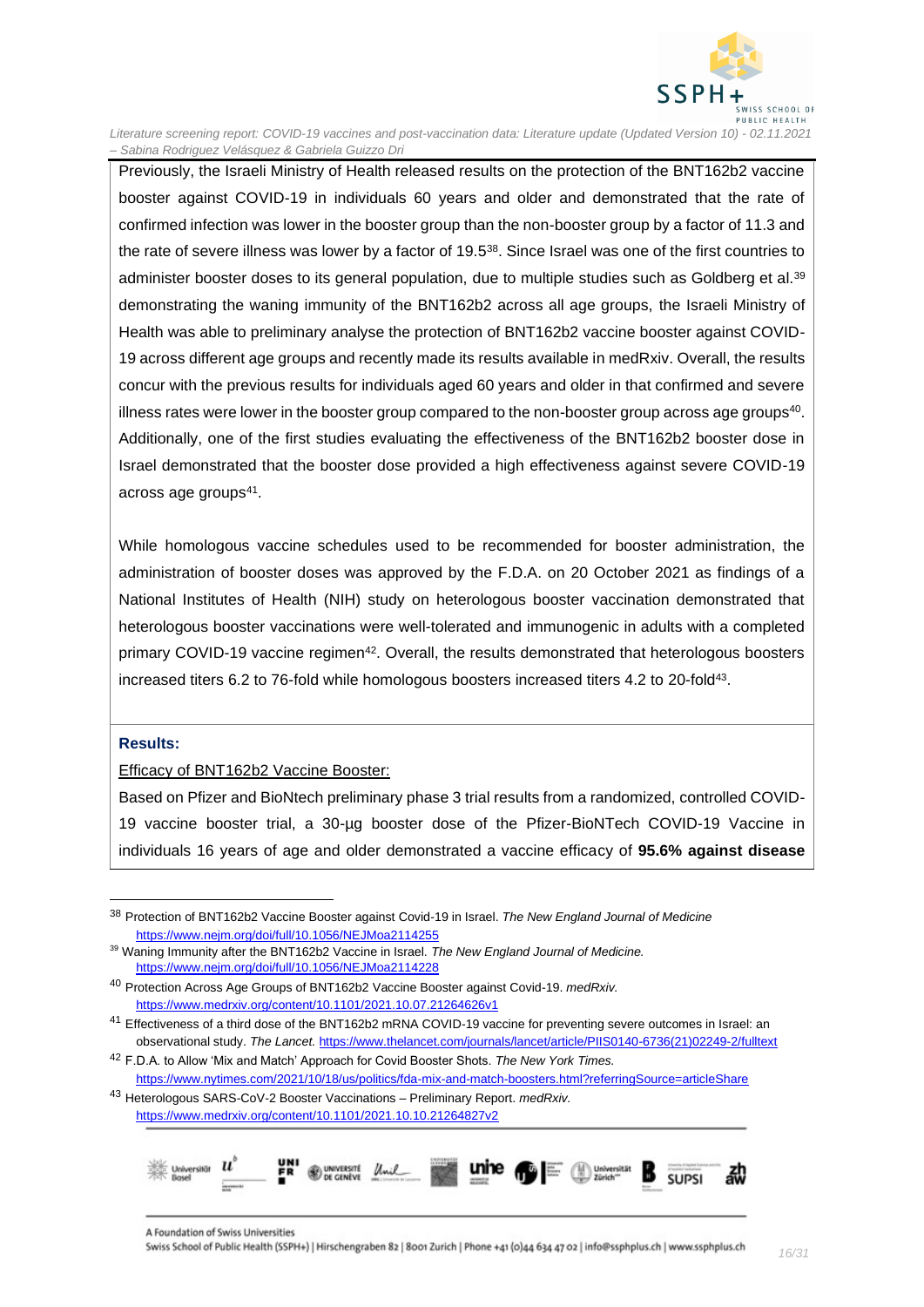

during a period when the Delta strain was prevalent. Over 10,000 individuals participated in the trial and were randomized 1:1 to receive either a 30-µg booster dose (the same dosage strength as those in primary series) or placebo. The median time between second dose and administration of the booster dose or placebo was approximately 11 months. During the study, 5 cases of COVID-19 in the booster group, and 109 cases in the non-boosted group were reported leading to an observed relative vaccine efficacy of **95.6% (95% CI: 89.3, 98.6)**. The median age of participants was 53 years, with 55.5% of participants between 16 and 55 years, and 23.3% of participants 65 years and older. Multiple subgroup analyses were performed to evaluate the efficacy. Based on the results from those subgroup analyses, the efficacy remained consistent irrespective of age, sex, race, ethnicity, or comorbid conditions. Overall, the adverse event profile was generally consistent with other clinical safety data for the vaccine, with no safety concerns identified.

#### Protection of BNT162b2 Vaccine Booster against COVID-19:

Based on the preprint on the protection of BNT162b2 vaccine booster against COVID-19 across age groups, the results show that the rate of confirmed infection and severe illness were substantially lowered among those who received a booster dose across all age groups (33). Overall, the confirmed infection rates were approximately **10-fold lower** in the booster group compared to the non-booster group (ranging from **8.8-17.6** for ≥12 days post booster administration across the five different age groups) with a lower rate of **12.4-fold** (95% CI: 11.9-2.9) for people 60+ years of age, **12.2-fold** (95% CI: 11.4 to 13.1) for people aged 50-59, **9.7-fold** (95% CI, 9.2 to 10.4) for people aged 40-49, **8.8 fold** (95% CI, 8.2 to 9.5) for people aged 30-39, and **17.6-fold** (95% CI, 15.6 to 19.9) for people aged 16-29 (33). As for the protection against severe illness, the rates were **18.7-fold** (95% CI, 15.7-22.4) ≥12 days post booster administration for ages 60 and over, and **22-fold** (95% CI, 10.3-47.0) for ages 40-60 (33). In terms of COVID-19 associated death rates, for ages 60 and over, the rates were **14.7 fold** (95% CI, 9.4-23.1) ≥12 days post booster administration (33).

#### Effectiveness of BNT16b2 Booster Dose:

Based on the data repositories of Israel's health-care organisation, the effectiveness of a third dose of the BNT162b2 mRNA vaccine for preventing severe COVID-19 outcomes was estimated (34). A total of 728,321 individuals who received the booster dose were matched (1:1) to demographically and clinically similar controls who did not receive a third dose. The effectiveness of the third vaccine dose, compared with two doses only, was estimated to be **93%** (95% CI: 88–97) **against admission to hospital**, **92%** (95% CI: 82–97) **against severe disease**, and **81%** (95% CI: 59–97) **against COVID-19-related death** (34). The third booster also demonstrated to be effective within different age groups with an estimated **effectiveness against admission to hospital** of **70%** (95%

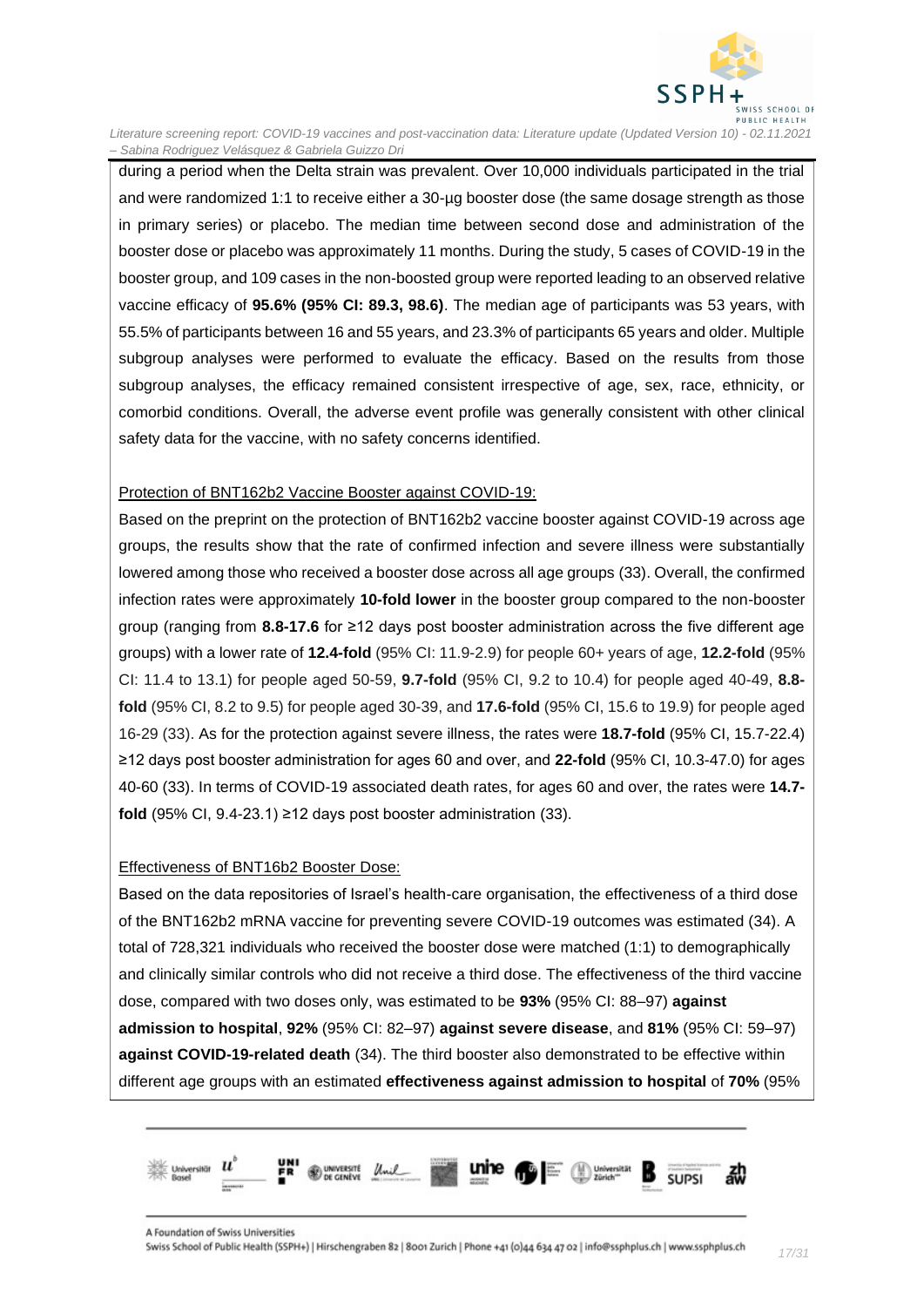

CI: -70-100) **for individuals aged 16 to 39 years**, **92%** (95% CI: 83-97) **for individuals aged 40 to 69 years**, and **93%** (95% CI: 87-97) **for individuals aged 70 years and over** (34). Additionally, an estimated **effectiveness against severe COVID-19 disease** of **94%** (95% CI: 85-99) for **40 to 69 years** and **92%** (95% CI: 83-98) for **70 years and over** was calculated (34). Overall, the results suggest that a third dose of the BNT162b2 mRNA vaccine is effective in protecting individuals against severe COVID-19-related outcomes across age groups, compared to individuals who only received two doses.

#### Heterologous Booster Doses:

The study evaluating homologous and heterologous booster vaccination in persons who receive the full COVID-19 vaccine regimen demonstrated promising results in terms of reactogenicity and immunogenicity (35). This phase 1/2 clinical trial included healthy adults who had received a COVID-19 vaccine available under EUA (BNT162b2, mRNA-1273, and Ad26.COV2.S.) at least 12 weeks earlier and boosted them with either a homologous booster dose or a heterologous booster dose from the three EUA vaccines. In total 458 participants were enrolled in the study and assigned to the nine different combinations. Based on results, the reactogenicity for the heterologous schedules was similar to the one reported for the primary series where injection site pain, malaise, headache, and myalgia were the main side effects reported in more than half the participants (35). In regards of the immunogenicity elicited by the booster doses, the booster vaccines **increased** the neutralizing activity by **4.2 to 76-fold** and binding antibody titers **increased 4.6 to 56-fold** for all combinations, where the greatest increase was observed in for those who received BNT162b2 and mRNA-1273 boost after an Ad26.COV2.S primary vaccination (35). Homologous booster **increased** neutralizing antibody titers **4.2-20-fold** whereas the heterologous boost **increased** titers **6.2 to 76-fold** (35). When comparing the different combinations of COVID-19 vaccine booster doses, major differences can be noted. For participants who initially received the completed Pfizer and BioNTech COVID-19 vaccine schedule, receiving a booster dose of Moderna, Pfizer and BioNTech, and Janssen led to an **increase** of binding and neutralizing antibody assay of **17.3, 14.9, and 6.2-fold**, respectively (35). As for participants who initially received the completed Moderna COVID-19 vaccine schedule, receiving a booster dose of Pfizer and BioNTech, Moderna, and Janssen led to an **increase** of binding and neutralizing antibody assay of **9.7, 7.9, and 64.7-fold**, respectively (35). Finally, participants who initially received the Janssen COVID-19 vaccine schedule and then received a booster dose of Moderna, Pfizer and BioNTech, and Janssen led to an **increase** of binding and neutralizing antibody assay of **56.1, 32.8, and 4.8-fold**, respectively (35). Overall, the homologous and heterologous booster vaccinations were well-tolerated and immunogenic.

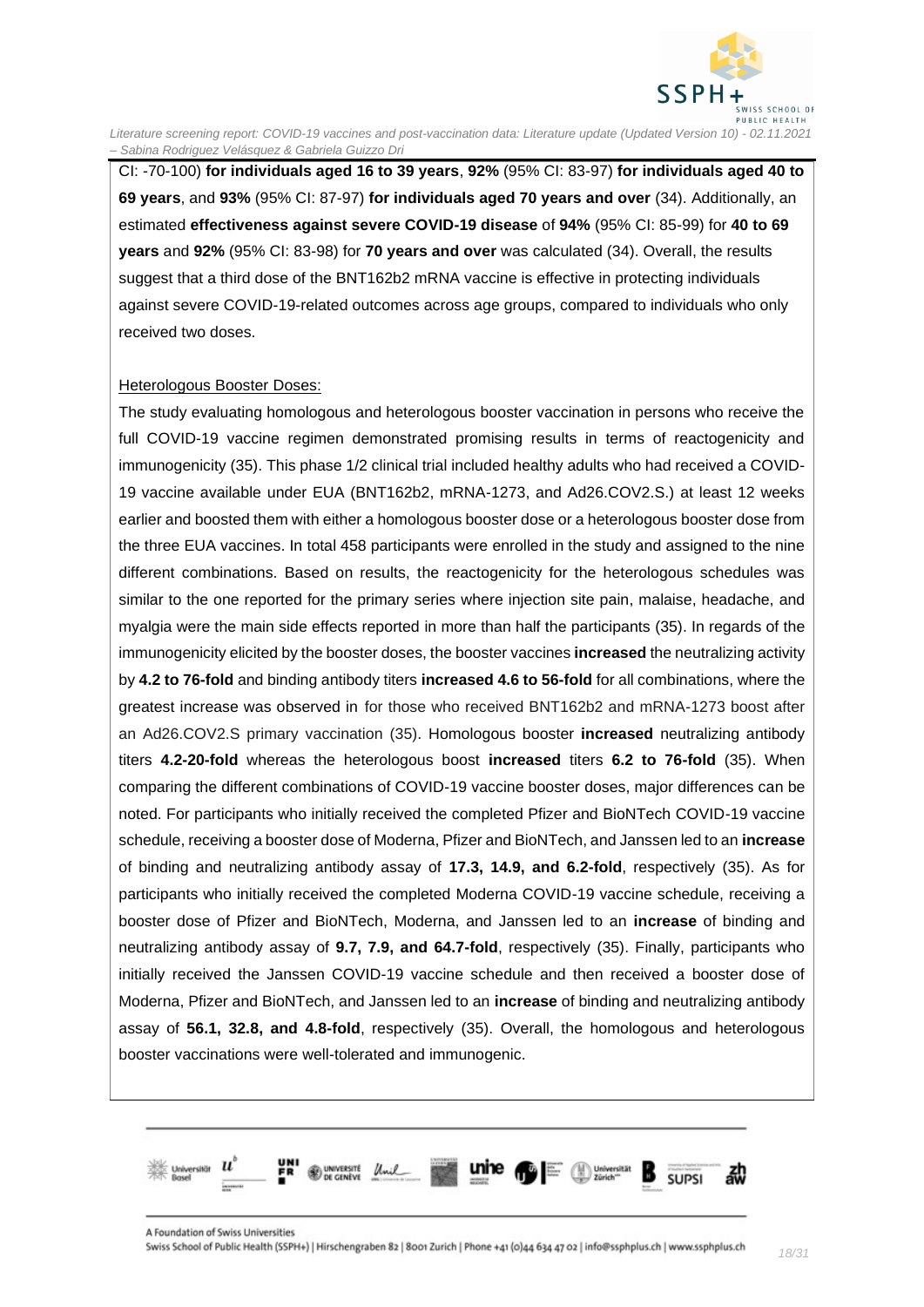

### <span id="page-18-0"></span>What is the latest information on myocarditis data?

#### **Summary:**

Reports of myocarditis, pericarditis and myopericarditis cases post COVID-19 vaccinations, particularly in young and adolescent men, have raised some concerns regarding vaccine safety among the younger population. Past studies have confirmed that the benefits of preventing SARS-CoV-2 infection and COVID-19 related hospitalization outweigh the risks of developing myocarditis or other cardiovascular side effects after COVID-19 vaccination<sup>44,45,46,47,48</sup>. Despite the risk-benefit analyses, countries such as Sweden, Norway, and Finland have temporarily paused the administration of Moderna's Spikevax (previously mRNA-1273) to young men under 30 years of age, in early October, given the rare risk of developing myocarditis and pericarditis<sup>49</sup>. These decisions followed upon referral of a yet unpublished Nordic study<sup>50</sup> (involving data from Finland, Sweden, Norway and Denmark) that has been sent to the European Medicines Agency (EMA) for further assessment. Pfizer-BioNTech's mRNA vaccine (Comirnaty) will continue to be deployed in Sweden, Norway, and Finland; men that received Spikevax as their first dose will consequently receive Comirnaty as their second dose in Finland<sup>51</sup>.

The results below outline the latest published studies that assessed myocarditis and pericarditis cases upon COVID-19 vaccination. Data continues to support the continuation of anti-SARS-CoV-2 vaccination despite the rare risks of heart inflammation; young males are  $6^{52}$  to 18 $^{53}$  times more likely to develop myocarditis after SARS-CoV-2 infection than after COVID-19 vaccination.

<sup>53</sup> Safety of the BNT162b2 mRNA COVID-19 vaccine in a nationwide setting. *The New England Journal of Medicine.* <https://www.nejm.org/doi/full/10.1056/nejmoa2110475>



<sup>44</sup> Use of mRNA COVID-19 Vaccine After Reports of Myocarditis Among Vaccine Recipients: Update from the Advisory Committee on Immunization Practices – United States, June 2021. *CDC Morbidity and Mortality Weekly Report (MMWR).*  [https://www.cdc.gov/mmwr/volumes/70/wr/mm7027e2.htm?s\\_cid=mm7027e2\\_w](https://www.cdc.gov/mmwr/volumes/70/wr/mm7027e2.htm?s_cid=mm7027e2_w)

<sup>45</sup> Risk of Myocarditis from COVID-19 Infection in People Under Age 20: A Population-Based Analysis. *medRxiv.* [https:///www.medrxiv.org/content/10.1101/2021.07.23.21260998v1.full-text](https://www.medrxiv.org/content/10.1101/2021.07.23.21260998v1.full-text)

<sup>46</sup> Vaccinating adolescents against SARS-CoV-2 in England: A risk-benefit analysis. *OSF Preprints.* <https://osf.io/grzma/>

<sup>47</sup> Safety of the BNT162b2 mRNA COVID-19 vaccine in a nationwide setting. *The New England Journal of Medicine.* <https://www.nejm.org/doi/full/10.1056/nejmoa2110475>

<sup>48</sup> Myopericarditis after messenger RNA Coronavirus Disease 2019 Vaccination in Adolescents 12 to 18 years of age. *The Journal of Pediatrics. [https://www.jpeds.com/article/S0022-3476\(21\)00736-8/fulltext](https://www.jpeds.com/article/S0022-3476(21)00736-8/fulltext)*

<sup>49</sup> COVID-19: Sweden, Norway, and Finland suspend use of Moderna vaccine in young people "as a precaution". *BMJ*. <https://www.bmj.com/content/375/bmj.n2477>

<sup>50</sup> Study unavailable online in English.

<sup>51</sup> COVID-19: Sweden, Norway, and Finland suspend use of Moderna vaccine in young people "as a precaution". *BMJ*. <https://www.bmj.com/content/375/bmj.n2477>

<sup>52</sup> Risk of Myocarditis from COVID-19 Infection in People Under Age 20: A Population-Based Analysis. *medRxiv.* [https:///www.medrxiv.org/content/10.1101/2021.07.23.21260998v1.full-text](https://www.medrxiv.org/content/10.1101/2021.07.23.21260998v1.full-text)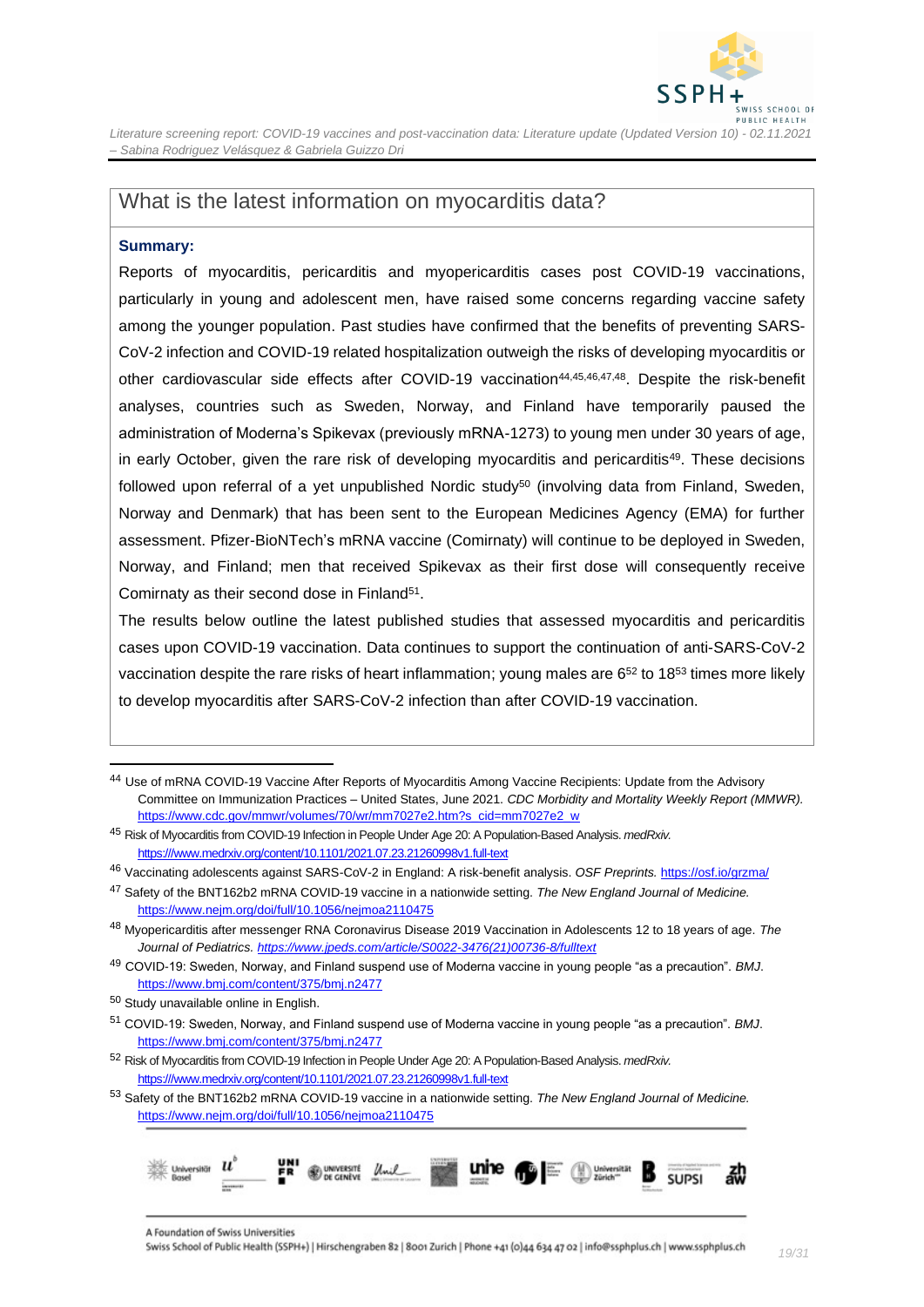

#### **Results:**

Two studies from Israel, published this month in *The New England Journal of Medicine,* quantified the risk of myocarditis following vaccination with the BNT162b2/ Comirnaty vaccine. Both studies reported that the estimated incidence rate of developing cardiovascular complications following the Pfizer-BioNTech shot were low. The overall estimated incidence of developing myocarditis within 42 days upon receiving the first dose was **4.12 cases (95% CI, 2.99-5.26) per 100,000 vaccinated** persons for **males** and **0.23 cases (95% CI, 0-0.49) per 100,000 vaccinated** persons for **females** in a large Israeli health care organization (Clalit Health Services) (36). The other nationwide Israeli study (utilising Israeli Ministry of Health data) reported an estimated incidence of **3.19 cases (95% CI, 2.37- 4.02) per 100,000 vaccinated** persons for **males** and **0.39 cases (95% CI, 0.10-0.68) per 100,000 vaccinated** persons for **females,** 21 days after the second dose (37). Most cases in both studies occurred in young males aged between 16 and 29 years [**10.69 cases per 100,000 persons** (95% CI, 6.93-14.46) (36) and **13.60 cases per 100,000 persons** (95% CI, 9.30-19.20) (37)], driving up the standardized incidence ratio for the male population. Men aged 30 and above had a standardized incidence ratio of **2.11 (95% CI, 1.19 to 3.04)** (36) and **2.90 (95% CI, 1.98 to 4.09)** (37) per 100,000 persons. The vast majority of myocarditis cases were mild and occurred after the administration of the second dose. Another large-scale U.S-based study reported lower myocarditis incidence rates than the Israeli data. Of the ~2.4 million participants (50.2% received mRNA-1273 and 50.0% received BNT162b2), the incidence of acute myocarditis was **5.8 cases per 1 million second dose administrations** (observed over a 10-day time-window) [**IRR = 2.7 (95% CI, 1.4-4.8)**] (38). All cases were among men aged between 20 and 32 years. The development of myocarditis and other heart inflammation cases are additionally influenced by other factors including geographical and sociodemographic settings, which may explain the calculated incidence differences between Israel and the U.S. Furthermore, incidence differences could arise due to variations in study methodologies (39).

**In summary:** Recently published studies corroborate previously reported myocarditis data (40). Developing myocarditis complications post-COVID-19 vaccination is rare. Most cases are mild and resolve rapidly upon a benign clinical course. Young males (16-29 years) have an increased risk of developing complications compared to older individuals and/or women/ girls. Despite this, the benefits of the COVID-19 vaccine greatly outweigh the risks, even for young and adolescent males.

### <span id="page-19-0"></span>What are the latest updates regarding COVID-19 vaccines in children?

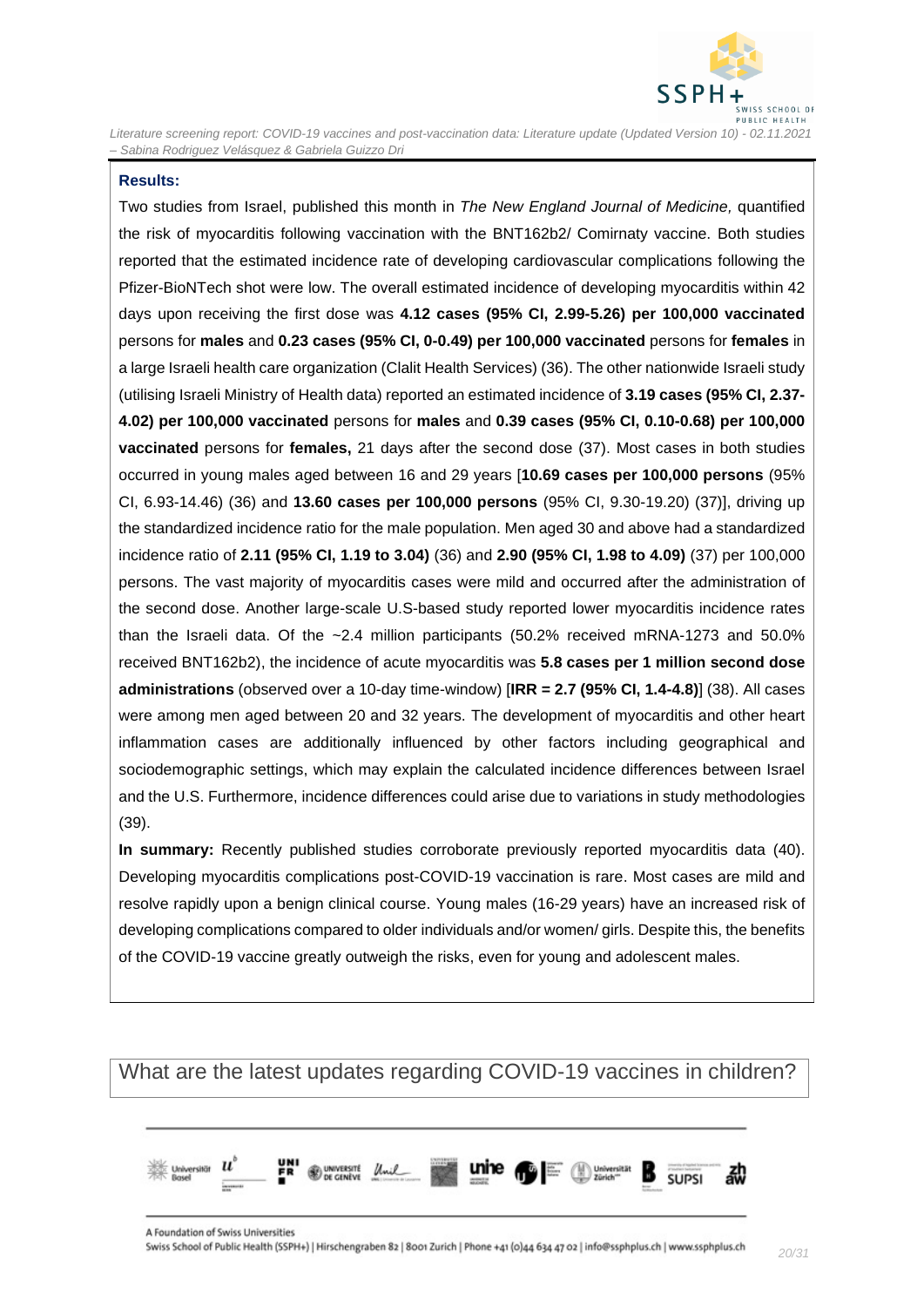

#### **Summary:**

Pfizer-BioNTech COVID-19 vaccine has been approved for 12–15-year-olds by both the Food and Drug Administration (FDA) and European Medicines Agency (EMA) in May 2021, while the Moderna COVID-19 vaccines was approved for the younger population later in the year. Since then, many controlled trials and studies have been conducted to further monitor the vaccine's safety and immunogenicity, however, vaccine effectiveness against COVID-19 in-real world setting for children remains limited. Recent results on the Pfizer and BioNTech COVID-19 vaccine estimated vaccine effectiveness against SARS-CoV-2 among children aged 12 to 15 years old in Israel. Based on the results, the vaccine was highly effective in this younger population. While the Pfizer and BioNTech and Moderna COVID-19 vaccines has been available for children 12-years and older, younger children have yet to be approved for the administration of the vaccines. This may soon change as both Pfizer and BioNTech and Moderna have shared promising preliminary results of their vaccines in children younger than 12 years old.

#### **Results:**

#### Vaccine Effectiveness:

A retrospective cohort study estimated vaccine effectiveness against SARS-CoV-2 infections among 12–15-year-old children and adolescents in Israel during the month of July. Adjusted vaccine effectiveness 8-28 days after receiving the second dose was **91.5%** (95% CI, 88.2-93.9) (41). Another Israeli study found that 7 to 21 days after the second dose, vaccine effectiveness against documented B.1.617.2 (Delta) SARS-CoV-2 infection and symptomatic COVID-19 was **90%** (95% CI, 88-92) and **93%** (95% CI, 88-97), respectively among adolescents between 12 and 18 years of age (42). The Israeli findings are consistent with a US-based study, in which adjusted vaccine effectiveness was **91%** (95% CI, 88-93) against SARS-CoV-2 infection and **81%** (95% CI, -55-98) against SARS-CoV-2 related hospitalizations among individuals aged between 12 and 15 years (43). The study only assessed 45 hospitalization cases, contributing to the wide confidence intervals. However, another test-negative, case-control study was conducted across 19 U.S. pediatric hospitals during 1 June and 30 September to assess the effectiveness of the Pfizer-BioNTech vaccine (BNT162b2) against hospitalization among children aged 12 to 18 years. The authors concluded that the vaccine provided a high level of protection against hospitalization (**93%** (95% CI,83-97)); of those hospitalized, 97% (n=173) were unvaccinated (44). For further data on vaccine effectiveness in children, please refer to August's COVID-19 vaccines and post-vaccination data literature update  $(11)$ .

Preliminary results in children (5-11 / 6-11 years old):

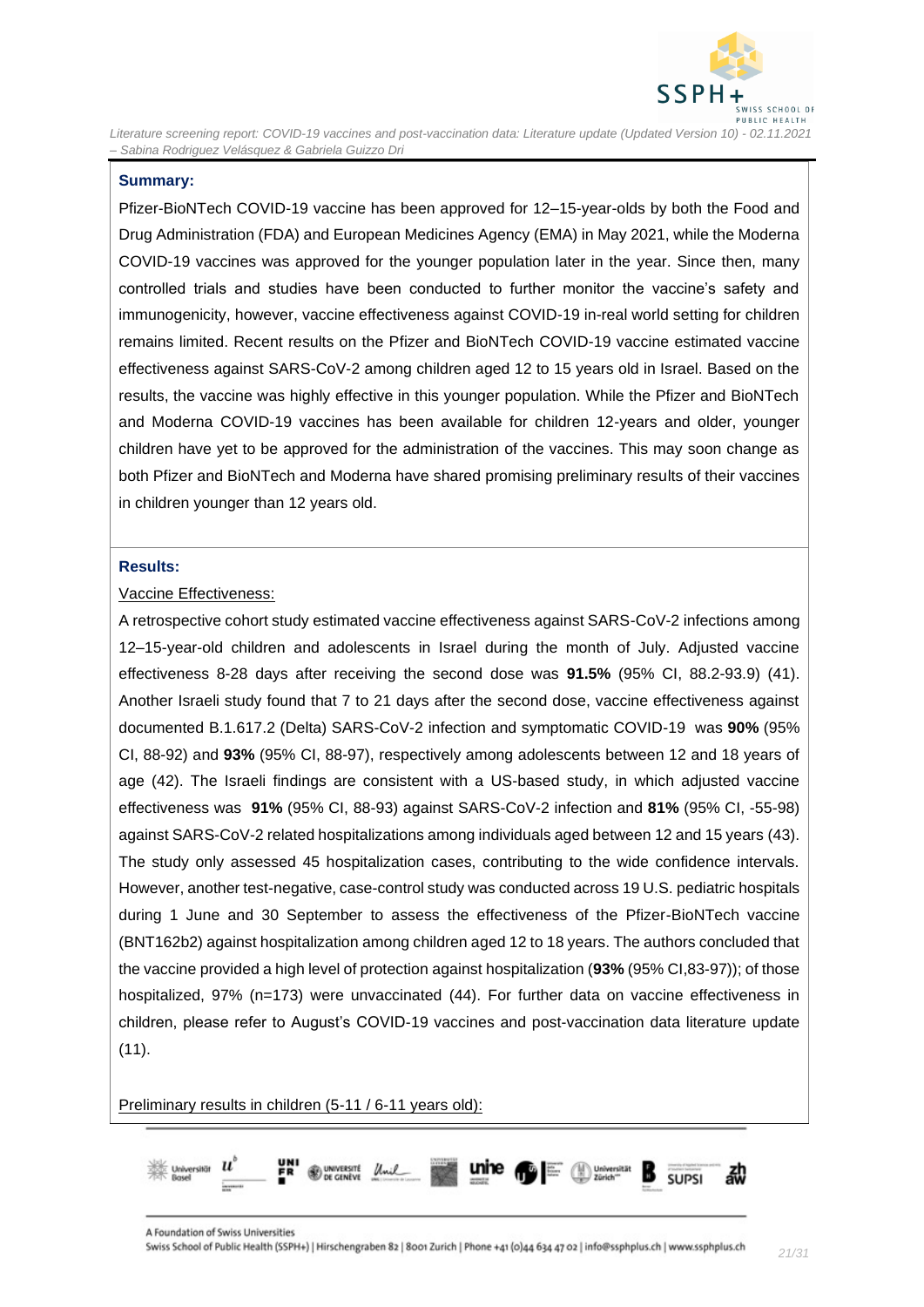

Pfizer and BioNTech has released preliminary results from its ongoing, randomized, placebocontrolled, phase 1/2/3 study evaluating the safety, immunogenicity, and efficacy of its 10-μg dose COVID-19 vaccine in healthy children (5 to 11 years old) (45). Based on the results from the phase 2/3 clinical trial, the vaccine was well tolerated and demonstrated a favorable safety profile (45). In terms of immunogenicity, the neutralizing geometric mean titers (GMTs) observed at 1 month after the second dose was **1197.6** (95% CI: 1106.1-1296.6) for the overall children aged 5 to 11 years old. For children 5 through 6 years, 7 through 8 years, and 9 through 11 years, the neutralizing GMTs was **1164.1, 1236.1, and 1191.5,** respectively (45)**.** Overall, children developed a robust neutralizing antibody response. Additionally, the two-dose BNT162b2 vaccine administer 3 weeks apart to children aged 5 to 11 years old elicited high neutralizing titers to both the wild-type virus and the Delta variant (45). Finally, the observed vaccine efficacy against confirmed COVID-19 at least 7 days after dose 2 in children (5-11 years old) without prior evidence of SARS-CoV-2 infection was **90.7%**  (95% CI: 67.7-98.3) (45). Overall, the 10-μg BNT162b2 vaccine in children aged 5 to 11 years old demonstrated to be well tolerated, to elicit robust immune response, and with to have a high efficacy.

Moderna announced positive preliminary results from its ongoing, randomized, placebo-controlled, phase 2/3 study of the COVID-19 vaccine in children aged 6 to 11 years old. Based on the results, the two 50-μg doses of mRNA-1273 were generally well tolerated and showed robust neutralizing antibody titers while meeting the primary immunogenicity endpoints (46). A total of 4,753 participants were enrolled in the clinical trial. The SARS-CoV-2-neutralizing antibody geometric mean ratio (GMR) comparing the response in children to young adults was **1.5 (95% CI: 1.3-1.8)** with a seroresponse of **99.3%** (46). Overall, these results demonstrate that the vaccine elicited a robust and strong immune response. The mRNA-1273 vaccine was well tolerated in children with the majority of adverse events being mild or moderate in severity and with the most solicited adverse events being fatigue, headache, fever, and injection site pain (46).

<span id="page-21-0"></span>What do we know about the concomitant administration of the COVID-19 and Flu Vaccine?

#### **Summary:**

As the ongoing COVID-19 pandemic enters yet another Fall and Winter season, in the Northern hemisphere, concerns regarding the possible collapse of health care facilities due to influenza and COVID-19 arise among physicians and other health care experts. In order to lessen the possible burden on healthcare systems, the administration of both the COVID-19 vaccine and the influenza

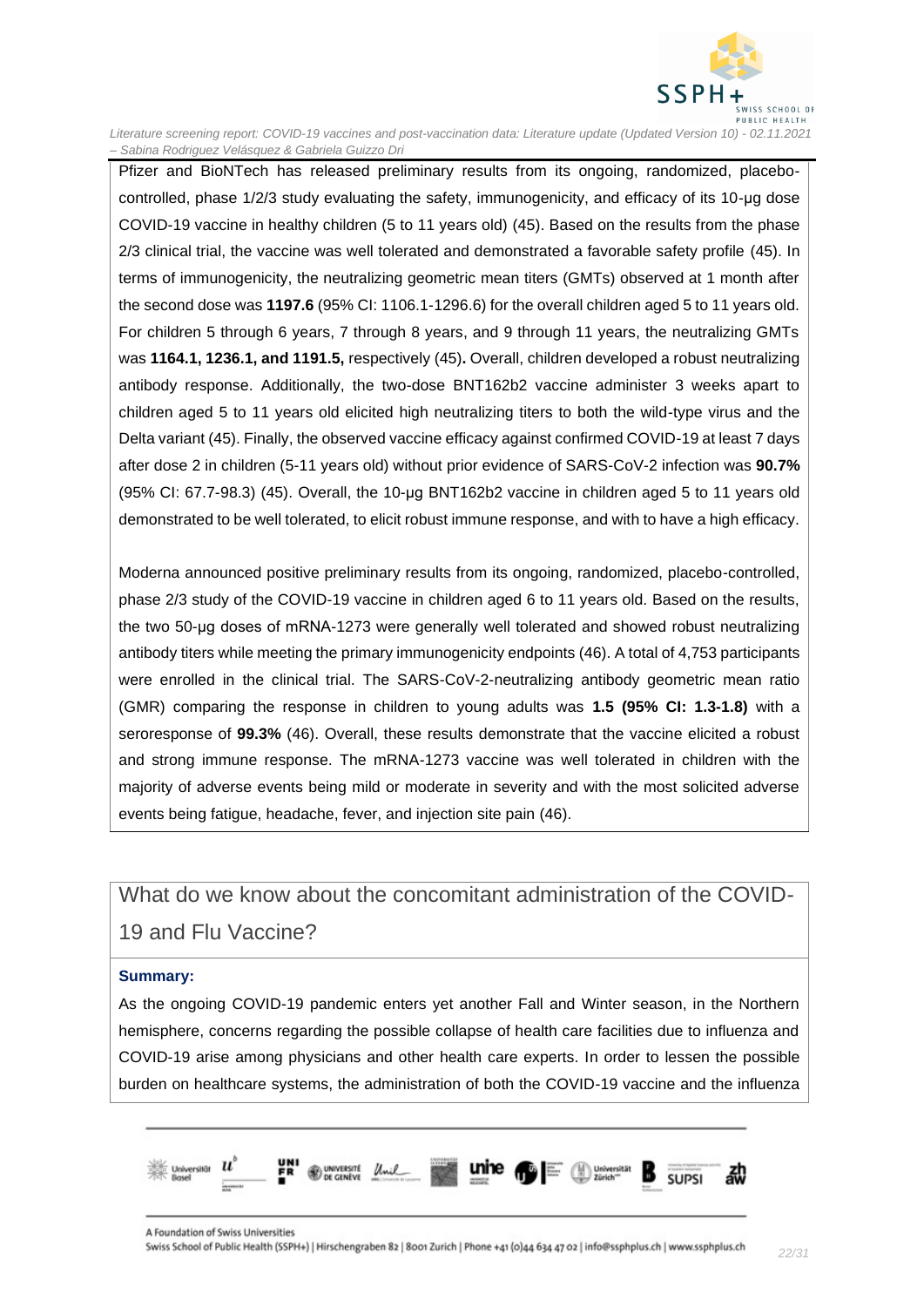

vaccine should be encouraged; however, data on the timely, efficient, and safe delivery of both vaccines remains limited. During the previous influenza season (2020/2021), international health agencies recommended for the influenza and COVID-19 vaccines to be administered separately with a 14-day interval between each in order to avoid inaccurate attribution of side effects to the newly approved COVID-19 vaccines<sup>54</sup>. This decision was mainly due to the lack of data on concomitant vaccination; however, results from a study evaluating the safety and immunogenicity of the concomitant administration of COVID-19 and influenza vaccines was recently published as a preprint on SSRN providing insight into this topic<sup>55</sup>. Based on the results, the concomitant vaccination raised no safety concerns and preserved the immune response to both vaccines, making this same-day administration a promising possibility. Other ongoing clinical trials are also assessing the concomitant administration of the Shingles and Influenza vaccine with the COVID-19 booster vaccine<sup>56</sup>. In addition to the concomitant administration of the influenza and COVID-19 vaccines, pharmaceutical companies such as Novavax have created a vaccine that combines the COVID-19 and seasonal influenza vaccine into one and have proceeded to initiate a phase 1/2 clinical trial<sup>57</sup>.

#### **Results:**

In order to evaluate the safety and immunogenicity of concomitant administration of a COVID-19 vaccine (BNT162b2 and ChAdOx1) and influenza vaccine (aTIV, QIVc,QIVr), the ComFluCOV study, a randomized, controlled, phase IV trial with blinding, was conducted across the United Kingdom (47). A total of 679 participants were recruited and randomized into six different cohorts and in the placebo cohorts. The second dose of COVID-19 vaccine and influenza vaccine were administered on the same day in different arms. Based on the results, the concomitant vaccination raised no safety concerns (47). Most reactions were mild or moderate with rates of local and unsolicited systemic reactions very similar between the randomized groups. Only one serious adverse event resulting in hospitalization with severe headache was considered related to the trial intervention (47). In regards of the immunogenicity, the anti-S IgG geometric units (GMU) measured 21 days after receiving either ChAdOx1 or BNT162b2 were similar between those who received a concomitant vaccination or

<sup>57</sup> Novavax Initiates Phase 1/2 Clinical Trial of Combination Vaccine for COVID-19 and Seasonal Influenza. *NOVAVAX.*  [https://ir.novavax.com/2021-09-08-Novavax-Initiates-Phase-1-2-Clinical-Trial-of-Combination-Vaccine-for-COVID-19-and-](https://ir.novavax.com/2021-09-08-Novavax-Initiates-Phase-1-2-Clinical-Trial-of-Combination-Vaccine-for-COVID-19-and-Seasonal-Influenza)[Seasonal-Influenza](https://ir.novavax.com/2021-09-08-Novavax-Initiates-Phase-1-2-Clinical-Trial-of-Combination-Vaccine-for-COVID-19-and-Seasonal-Influenza)*.*



<sup>54</sup> Early advise on 2021 influenza vaccination. *Australian Government Department of Health.* <https://www.health.gov.au/news/early-advice-on-2021-influenza-vaccination>

<sup>55</sup> The Safety and Immunogenicity of Concomitant Administration of COVID-19 vaccines (ChAdOx1 or BNT162b2) with Seasonal Influenza Vaccines in Adults: a Phase IV, Multicentre Randomized Controlled Trial with Blinding (ComFluCOV). *SSRN – Preprint.* [https://papers.ssrn.com/sol3/papers.cfm?abstract\\_id=3931758](https://papers.ssrn.com/sol3/papers.cfm?abstract_id=3931758)

<sup>&</sup>lt;sup>56</sup> A Study on the Immune Response and Safety of the Singles Vaccine and the Influenza Vaccine When Either is Given to Healthy Adults at the Same Time or Following a COVID-19 Booster Vaccine. *ClinicalTrials.gov*. <https://clinicaltrials.gov/ct2/show/NCT05047770>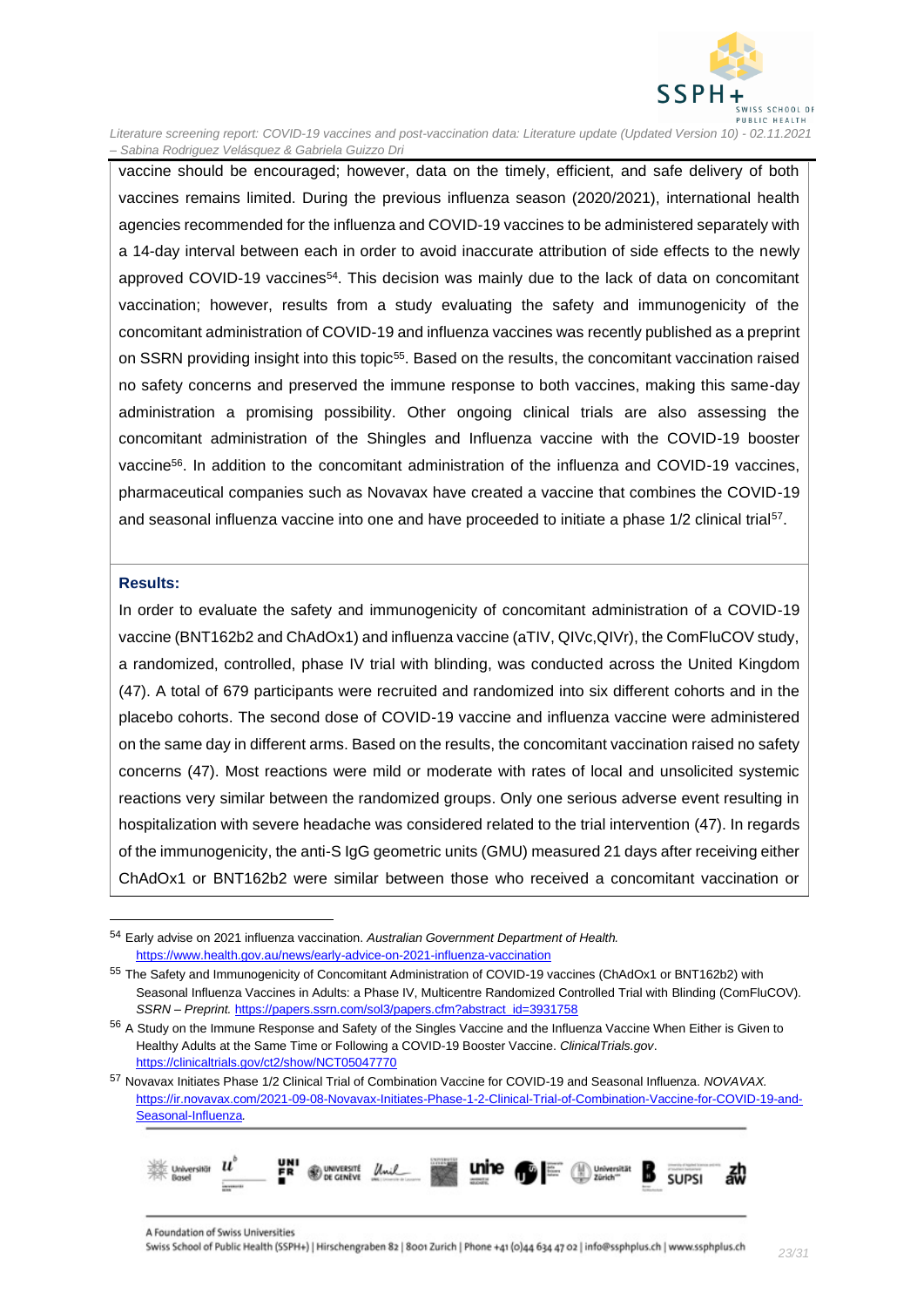

COVID-19 vaccine alone in all cohorts (47). As for the influenza vaccine, similar results were seen in all cohorts (47). Overall, the concomitant vaccination raised no safety concerns and preserved the immune response to both vaccines.

### <span id="page-23-0"></span>What is the status of SARS-CoV-2 vaccine candidates?

#### **Summary:**

Apart from the 6 WHO EUL approved vaccines, numerous vaccine candidates such as Novavax, Sputnik V, Ad5 vectored vaccine, CureVac, AS03, Valneva, and SOBERANA have shown promising results in terms of their immunogenicity, tolerability, and efficacy. A short summary of the results and news on new and ongoing clinical trials is found down below.

#### **Results:**

#### Novavax:

The NVX-CoV2373 is an adjuvanted, recombinant S protein nanoparticle vaccine that has previously reported an efficacy of 89.7% against SARS-CoV-2 infection in a phase 3, randomized controlled trial conducted in multiple sites in the United Kingdom<sup>58</sup>. Recently, new data on the results from another Novavax's phase 3 clinical trials conducted in the United States and Mexico were made available. The study had a total of 29,949 participants randomized between 27 December 2020 to 18 February 2021, of which 29,582 received one or more than one dose (48). Based on the results, a vaccine efficacy (VE) **of 90.4% (95% CI, 82.9-94.6)** against all COVID-19 was reported. All the moderate-to-severe cases occurred in placebo recipients, leading to a VE against severe Covid-19 of **100% (95% CI, 34.6-100)** (48). In terms of reactogenicity, the majority of solicited local and systemic adverse events were mild-to-moderate and transient. The most frequently reported solicited local adverse event were tenderness and injection site pain (48). Overall, the vaccine was well tolerated and demonstrated a high vaccine efficacy.

Despite Novavax's COVID-19 vaccine demonstrating a very high vaccine efficacy in clinical trials, the company is facing significant hurdles in proving manufacturing that meets regulators' quality standards<sup>59</sup>. These challenges have resulted in production delays and delayed regulatory authorization for its administration to the general population.

<sup>59</sup> Novavax tumbles after report on COVID-19 vaccine production delay. *Reuters.* [https://www.reuters.com/business/healthcare](https://www.reuters.com/business/healthcare-pharmaceuticals/novavax-tumbles-after-politico-report-covid-19-vaccine-production-delay-2021-10-20/)[pharmaceuticals/novavax-tumbles-after-politico-report-covid-19-vaccine-production-delay-2021-10-20/](https://www.reuters.com/business/healthcare-pharmaceuticals/novavax-tumbles-after-politico-report-covid-19-vaccine-production-delay-2021-10-20/)



<sup>58</sup> Safety and Efficacy of NVX-CoV2372 Covid-19 Vaccine. *NEJM.* <https://www.nejm.org/doi/full/10.1056/NEJMoa2107659>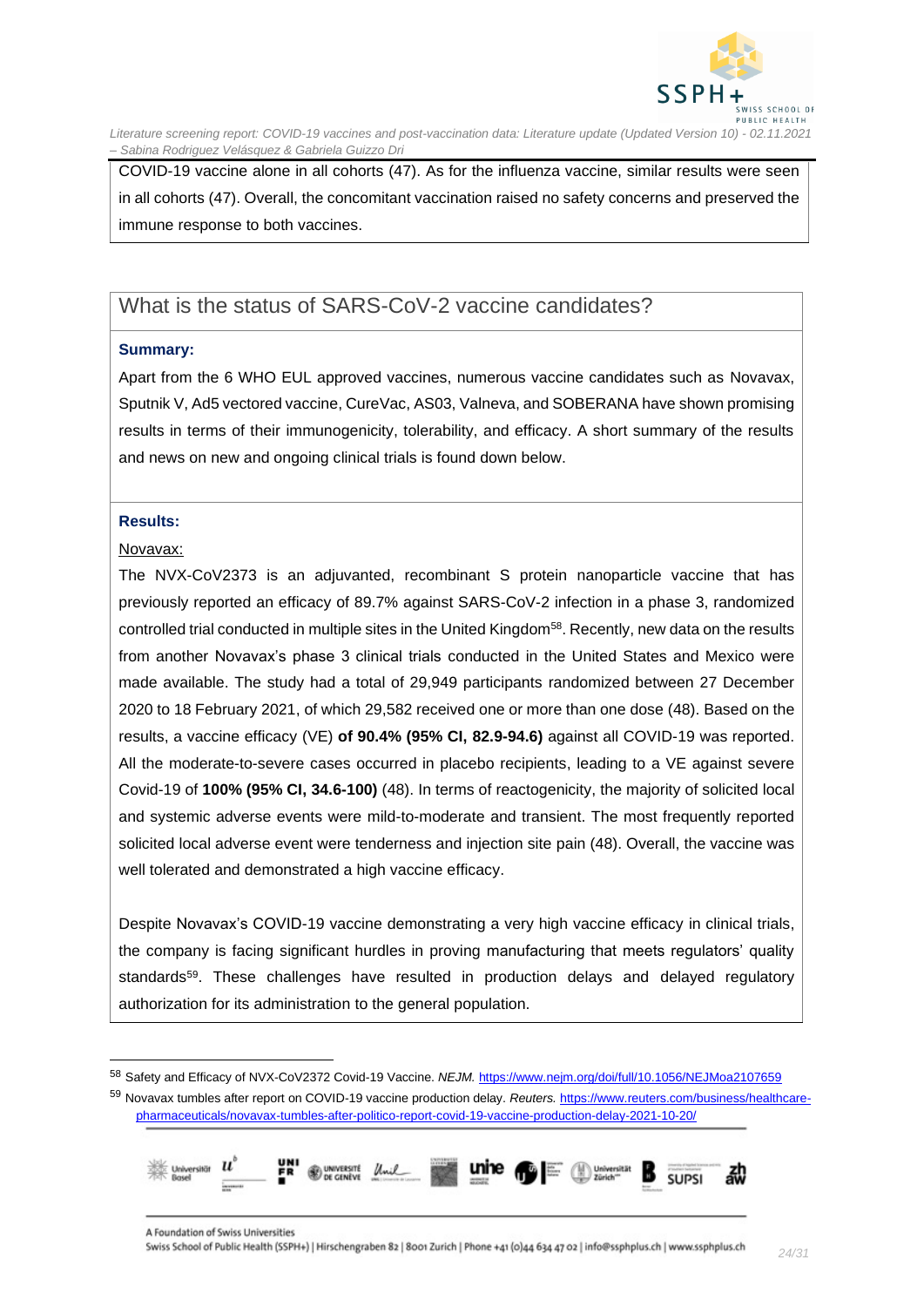

#### Sputnik V:

The Sputnik V COVID-19 vaccine, also known as Gam-COVID-Vac, uses a heterologous recombinant adenovirus approach that combines the adenovirus 26 (Ad26) and adenovirus 5 (Ad5) and uses them as vectors for the expression of the SARS-CoV-2 spike protein. During its phase 3 trial results, the vaccine was reported to be 91.6% effective at preventing severe infection<sup>60</sup>. Although the vaccine has yet to be approved for use by the European Medicines Agency (EMA) or the World Health Organization (WHO), multiple countries have approved the vaccine from its administration. **No further and new relevant studies on the Gam-COVID-Vac vaccine were found**.

#### Ad5 Vectored Vaccine:

The Ad5-vectored COVID-19 vaccine is a replication defective Ad5 vectored vaccines that expresses the spike glycoprotein of SARS-CoV-2 and that is administered in two doses 56 days apart. Interim analysis from a phase 3 clinical trial demonstrated that the vaccine had an efficacy of 65.3% and 90.1% at preventing symptomatic and severe COVID-19, respectively. Recent results evaluating the safety and immunogenicity of the vaccine candidate with a homologous prime-boost regiment in 6 years old and above were published<sup>61</sup>. A total of 430 participants aged 6 and older were enrolled in the study. Overall, the Ad5-vectored COVID-19 vaccine was safe, tolerable, and induced significant RBD-specific antibodies which decreased with increasing age, with geometric mean titres **(GMTs) of 1037.5 in 6–17-year-olds, 647.2 in 18–55-year-olds, and 338.0 in 56 and older** (49). Pseudo virus neutralising antibodies showed a similar pattern. A single dose in children and adolescents induced higher antibody responses than that elicited by two doses in adults (49).

#### CureVac:

CureVac's COVID-19 vaccine (CVnCoV), an mRNA-based COVID-19 vaccine encapsulated in lipid nanoparticle, uses mRNA technology to encode for SARS-CoV-2 spike protein. Prior clinical trial results demonstrated that CureVac had a lower vaccine efficacy than other mRNA-based COVID-19 approved vaccines such as the BNT162b2 and mRNA-1273. Based on the company's phase 2b/3 clinical trial, the vaccine reported an efficacy of 53% against COVID-19 of any severity, an efficacy of 77% against moderate, and severe disease, and full protection against hospitalization or

<sup>&</sup>lt;sup>61</sup> Safety and immunogenicity of a recombinant adenovirus type-5-vectored COVID-19 vaccine with a homologous primebooster regimen in healthy participants aged 6 years and above: a randomized, double-blind, placebo-controlled, phase 2b trial. *Clinical Infectious Diseases.* <https://academic.oup.com/cid/advance-article/doi/10.1093/cid/ciab845/6374123>



<sup>60</sup> Safety and efficacy of an rAd26 and Rad5 vector-based heterologous prime-boost COVID-19 vaccine: an interim analysis of a randomised controlled phase 3 trial in Russia. *The Lancet.* [https://www.thelancet.com/journals/lancet/article/PIIS0140-](https://www.thelancet.com/journals/lancet/article/PIIS0140-6736(21)00234-8/fulltext) [6736\(21\)00234-8/fulltext](https://www.thelancet.com/journals/lancet/article/PIIS0140-6736(21)00234-8/fulltext)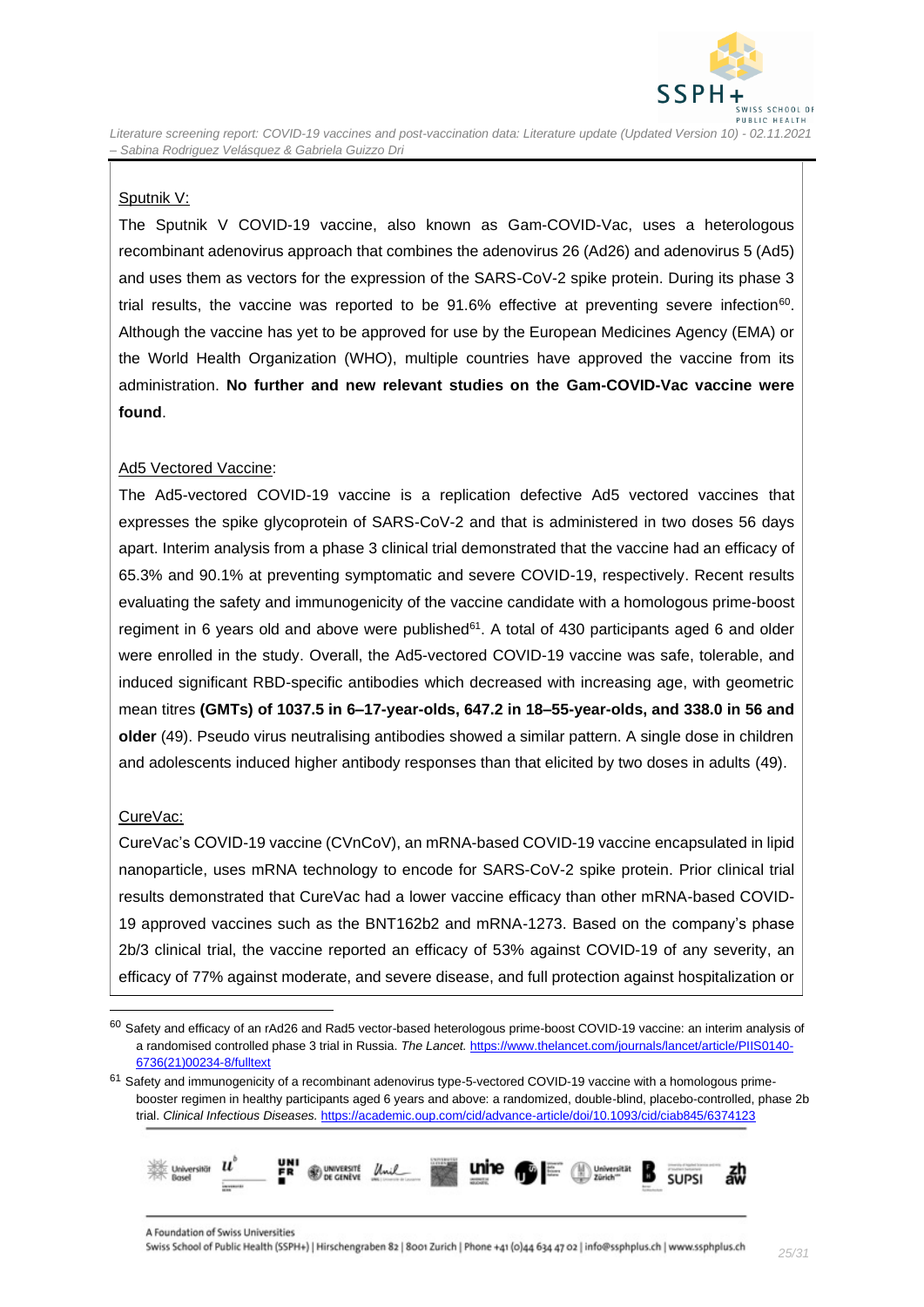

death<sup>62</sup>. No further studies on the COVID-19 vaccines candidate CVnCoV (CureVac) were **found with new relevant data**.

#### SOBERANA Vaccine:

FINLAY-FR-1 (SOBERANA 01) and FINLAY-FR-1A (SOBERANA Plus) are recombinant dimeric RBD vaccine candidates produced at the Finlay Vaccine Institute and Centre of Molecular Immunology in Havana, Cuba. Both vaccines are absorbed on alum while FINLAY-FR-1 also has an outer membrane vesicle from *Neisseria meningitidis* group B (OMVs) as adjuvant. The preliminary results of their phase I randomized, double-blind clinical trial aimed to analyze the vaccines' safety, reactogenicity, and immunogenicity in 60 participants randomly allocated to three groups: FINLAY-FR-1, FINLAY-FR-1A-25, and FINLAY-FR-1A-50<sup>63</sup>. All three groups received three doses. Based on the results regarding safety, adverse events were reported by 80% of participants with most of the adverse events being classified as mild (63.5%), solicited (58.8%), and local (61.8%) (50). Out of the adverse events, 69.4% had a causal association with vaccination where pain at the vaccination site was the predominantly reported. In regard to the immunogenicity, **after the third dose, anti-RBD seroconversion was 100%, 94.4%, and 90%** for the FINLAY-FR-1, FINLAY-1A-50, and FINLAY-1A25, respectively. The geometric mean neutralizing titers after the third dose rose significantly in the group vaccinated with FINLAY-FR-1 (50). Additionally, no differences were found between homologous or heterologous schedules. Overall, the vaccine candidates were safe and immunogenic, all while inducing live-virus neutralizing antibodies against SARS-CoV-2 (50).

#### CoV2 preS dTM-AS03 Vaccine:

A new vaccine candidate using a baculovirus expression vector system (BEVS) to express stabilised SARS-CoV-2 pre-fusion Spike (S) antigen (preS dTM) has been developed by Sanofi Pasteur in collaboration with GlaxoSmithKline. Recently, results from the phase 2 clinical aiming to evaluate the safety, reactogenicity, and immunogenicity of three optimised formulations of the vaccine candidate containing 5,10, or 15 μg of antigen, administered as two intramuscular injections 21 days apart were published as a preprint<sup>64</sup>. Overall, the vaccine candidate demonstrated an **acceptable** 

 $64$  Safety and immunogenicity of SARS-CoV-2 recombinant protein vaccine with AS03 adjuvant in healthy adults: interim findings from a phase 2, randomised, dose-finding, multi-centre study. *medRxiv.* <https://www.medrxiv.org/content/10.1101/2021.10.08.21264302v2.full>



<sup>62</sup> CureVac Final Data from Phase 2b/3 Trial of First-Generation COVID-19 Vaccine Candidate CVnCoV, Demonstrates Protection in Age Grop of 18 to 60. *CureVac INC.* [https://www.curevac.com/en/2021/06/30/curevac-final-data-from-phase-](https://www.curevac.com/en/2021/06/30/curevac-final-data-from-phase-2b-3-trial-of-first-generation-covid-19-vaccine-candidate-cvncov-demonstrates-protection-in-age-group-of-18-to-60/)[2b-3-trial-of-first-generation-covid-19-vaccine-candidate-cvncov-demonstrates-protection-in-age-group-of-18-to-60/](https://www.curevac.com/en/2021/06/30/curevac-final-data-from-phase-2b-3-trial-of-first-generation-covid-19-vaccine-candidate-cvncov-demonstrates-protection-in-age-group-of-18-to-60/)

<sup>63</sup> A randomized, double-blind phase I clinical trial of two recombinant dimeric RBD COVID-19 vaccine candidates: safety, reactogenicity, and immunogenicity. *medRxiv.* <https://www.medrxiv.org/content/10.1101/2021.10.04.21264522v1.full-text>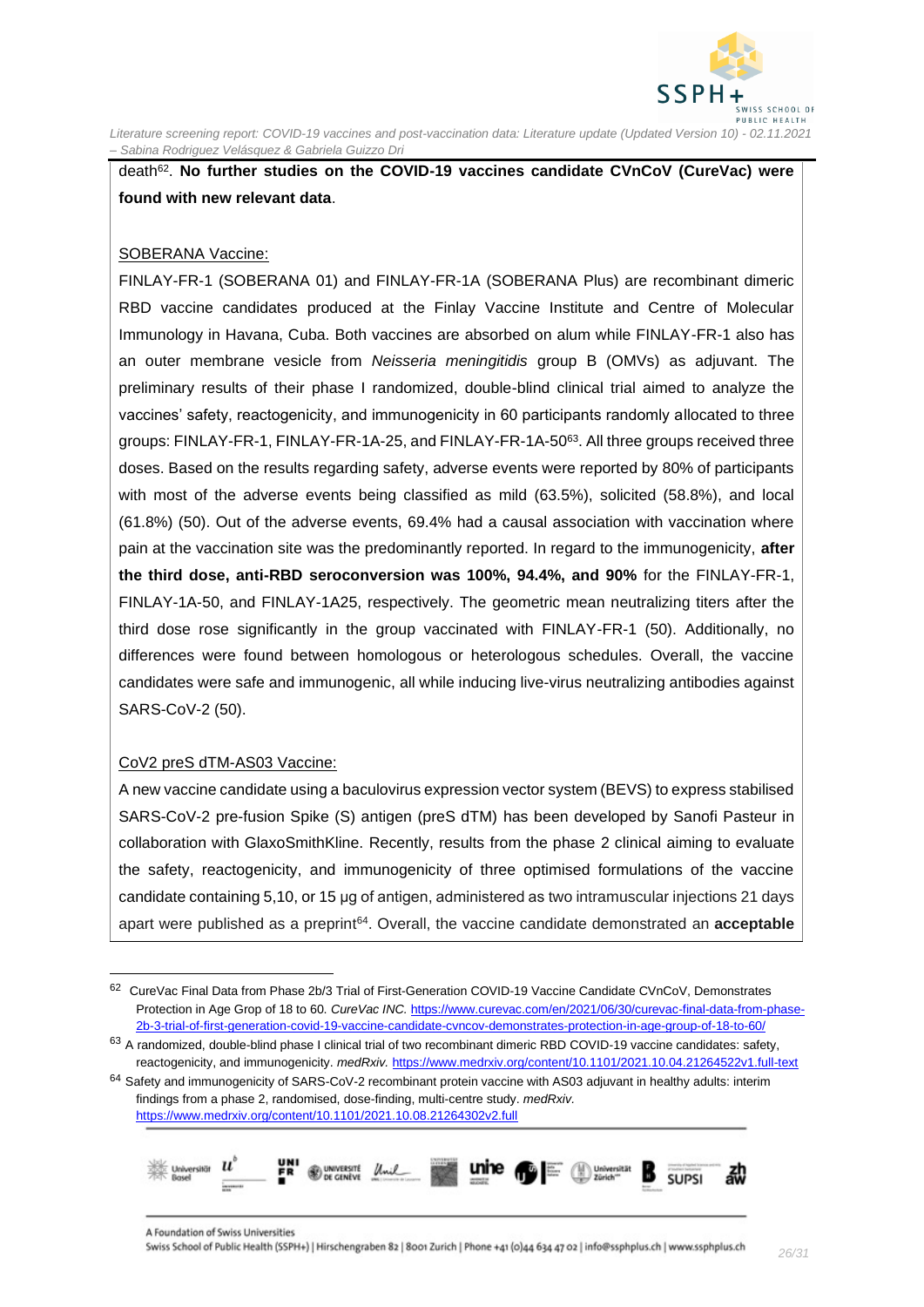

**safety profile and robust immunogenicity in SARS-CoV-2 naïve adults, including 60 years and older** (51). From the three formulations tested, a monovalent D614G and a bivalent D614G and Beta variant vaccine, will undergo efficacy evaluation in phase 3 trials (51).

#### Valneva:

The pharmaceutical company Valneva is currently working on their COVID-19 vaccine named VLA2001. The vaccine is a whole virus, inactivated, adjuvant vaccine candidate against COVID-19 that is established using a Vero-cell platform. In addition to its inactivated whole virus particle of SARS-CoV-2 with high S-protein density, VLA2001 contains a combination of adjuvant alum and CpG 1018. The vaccine has previously shown promising results and Valneva recently released preliminary results from their pivotal Phase 3 trial<sup>65</sup>. A total of 4,012 participants aged 18 years old and older across the United Kingdom participated in the study. According to the trial results, **VLA2001 demonstrated superiority against AZD1222 (ChAdOx1-S), in terms of geometric mean titer for neutralization antibodies (VLA2001 GMT: 803.5 (95% CI: 748.48-862.59) vs. AZD1222 GMT 576.6 (95 CI: 543.6-611.7))**, as well as non-inferiority in terms of seroconversion rates at two weeks after the second vaccination in adults aged 30 years and older. Overall, the vaccine candidate was generally well-tolerated and demonstrated a broad T-cell response in participants (52).

On top of their ongoing clinical trials, the company Valneva is preparing for trials in children (5-12 years of age) and a sponsored booster trial that will evaluate VLA2001's booster performance for people in need of a booster.

<sup>65</sup> Valneva Reports Positive Phase 3 Results for Inactivated, Adjuvanted COVID-19 Vaccine Candidate VLA2001. *[Press Release] Valneva.* [https://valneva.com/press-release/valneva-reports-positive-phase-3-results-for-inactivated-adjuvanted](https://valneva.com/press-release/valneva-reports-positive-phase-3-results-for-inactivated-adjuvanted-covid-19-vaccine-candidate-vla2001/)[covid-19-vaccine-candidate-vla2001/](https://valneva.com/press-release/valneva-reports-positive-phase-3-results-for-inactivated-adjuvanted-covid-19-vaccine-candidate-vla2001/)

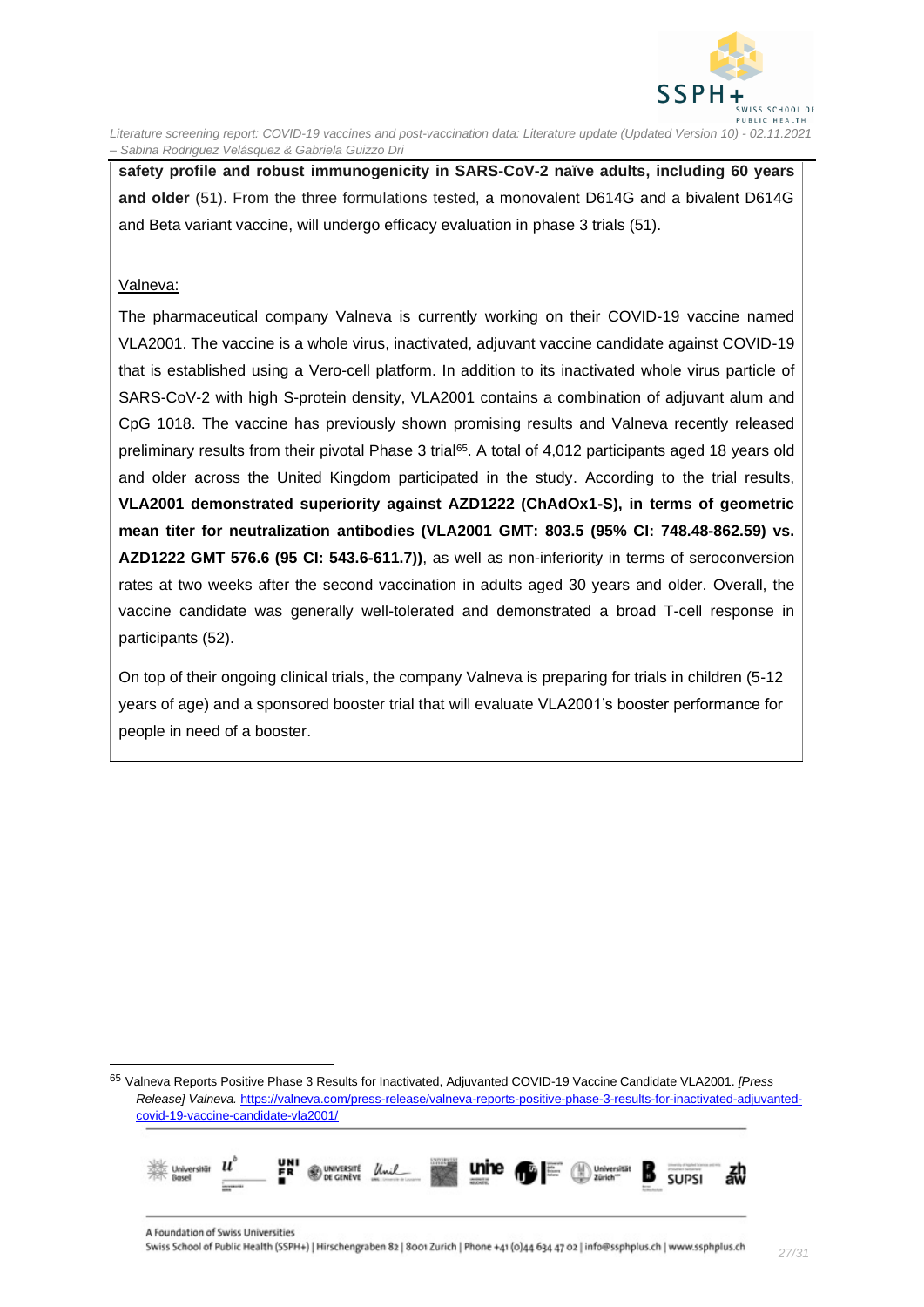

## <span id="page-27-0"></span>References

1. Braeye T, Cornelissen L, Catteau L, Haarhuis F, Proesmans K, De Ridder K, et al. Vaccine effectiveness against infection and onwards transmission of COVID-19: Analysis of Belgian contact tracing data, January-June 2021. Vaccine. 2021;39(39):5456-60. <https://doi.org/10.1016/j.vaccine.2021.08.060>

2. Haas EJ, Angulo FJ, McLaughlin JM, Anis E, Singer SR, Khan F, et al. Impact and effectiveness of mRNA BNT162b2 vaccine against SARS-CoV-2 infections and COVID-19 cases, hospitalisations, and deaths following a nationwide vaccination campaign in Israel: an observational study using national surveillance data. The Lancet. 2021;397(10287):1819-29. [https://doi.org/10.1016/S0140-6736\(21\)00947-8](https://doi.org/10.1016/S0140-6736(21)00947-8)

3. Ledford H. Six months of COVID vaccines: what 1.7 billion doses have taught scientists. Nature Publishing Group; 2021.

4. Grannis SJ, Rowley EA, Ong TC, Stenehjem E, Klein NP, DeSilva MB, et al. Interim Estimates of COVID-19 Vaccine Effectiveness Against COVID-19–Associated Emergency Department or Urgent Care Clinic Encounters and Hospitalizations Among Adults During SARS-CoV-2 B.1.617.2 (Delta) Variant Predominance — Nine States, June–August 2021. Morbidity & Mortality Weekly Report. 2021;70(37):1291–3

5. Sheikh A, McMenamin J, Taylor B, Robertson C. SARS-CoV-2 Delta VOC in Scotland: demographics, risk of hospital admission, and vaccine effectiveness. The Lancet. 2021;397(10293):2461-2. [https://doi.org/10.1016/S0140-6736\(21\)01358-1](https://doi.org/10.1016/S0140-6736(21)01358-1)

6. Sheikh A, Robertson C, Taylor B. BNT162b2 and ChAdOx1 nCoV-19 Vaccine Effectiveness against Death from the Delta Variant. New England Journal of Medicine. 2021. <https://doi.org/10.1056/NEJMc2113864>

7. Pouwels KB, Pritchard E, Matthews PC, Stoesser N, Eyre DW, Vihta KD, et al. Effect of Delta variant on viral burden and vaccine effectiveness against new SARS-CoV-2 infections in the UK. Nature Medicine. 2021.<https://doi.org/10.1038/s41591-021-01548-7>

8. Chin ET, Leidner D, Zhang Y, Long E, Prince L, Li Y, et al. Effectiveness of the mRNA-1273 Vaccine during a SARS-CoV-2 Delta Outbreak in a Prison. New England Journal of Medicine. 2021.<https://doi.org/10.1056/NEJMc2114089>

9. Tada T, Zhou H, Dcosta BM, Samanovic MI, Cornelius A, Herati R, et al. Neutralization of Mu and C.1.2 SARS-CoV-2 Variants by Vaccine-elicited Antibodies in Individuals With and Without Previous History of Infection. bioRxiv. 2021:2021.10.19.463727. <https://doi.org/10.1101/2021.10.19.463727>

10. Bruxvoort K, Sy LS, Qian L, Ackerson BK, Luo Y, Lee GS, et al. Effectiveness of mRNA-1273 against Delta, Mu, and other emerging variants. medRxiv. 2021:2021.09.29.21264199.<https://doi.org/10.1101/2021.09.29.21264199>

11. Rodriguez Velásquez S, Guizzo Dri G. COVIC-19 vaccines and post-vaccination data: Literature update. Geneva: Swiss School of Public Health; 2021. Contract No.: 8. [https://www.bag.admin.ch/dam/bag/en/dokumente/mt/k-und-i/aktuelle-ausbrueche](https://www.bag.admin.ch/dam/bag/en/dokumente/mt/k-und-i/aktuelle-ausbrueche-pandemien/2019-nCoV/Literaturrecherchen/literaturrecherchen-covid-19-impfstoffe-20210830.pdf.download.pdf/20210830_Literaturrecherchen_Covid-19-Impfstoffe_EN.pdf)[pandemien/2019-nCoV/Literaturrecherchen/literaturrecherchen-covid-19-impfstoffe-](https://www.bag.admin.ch/dam/bag/en/dokumente/mt/k-und-i/aktuelle-ausbrueche-pandemien/2019-nCoV/Literaturrecherchen/literaturrecherchen-covid-19-impfstoffe-20210830.pdf.download.pdf/20210830_Literaturrecherchen_Covid-19-Impfstoffe_EN.pdf)[20210830.pdf.download.pdf/20210830\\_Literaturrecherchen\\_Covid-19-Impfstoffe\\_EN.pdf.](https://www.bag.admin.ch/dam/bag/en/dokumente/mt/k-und-i/aktuelle-ausbrueche-pandemien/2019-nCoV/Literaturrecherchen/literaturrecherchen-covid-19-impfstoffe-20210830.pdf.download.pdf/20210830_Literaturrecherchen_Covid-19-Impfstoffe_EN.pdf)

12. Ranzani OT, Leite RdS, Castilho LD, Gonçalves CCM, Resende G, de Melo RL, et al. Vaccine effectiveness of Ad26.COV2.S against symptomatic COVID-19 and clinical outcomes in Brazil: a test-negative study design. medRxiv. 2021:2021.10.15.21265006. <https://doi.org/10.1101/2021.10.15.21265006>



A Foundation of Swiss Universities Swiss School of Public Health (SSPH+) | Hirschengraben 82 | 8001 Zurich | Phone +41 (0)44 634 47 02 | info@ssphplus.ch | www.ssphplus.ch *28/31*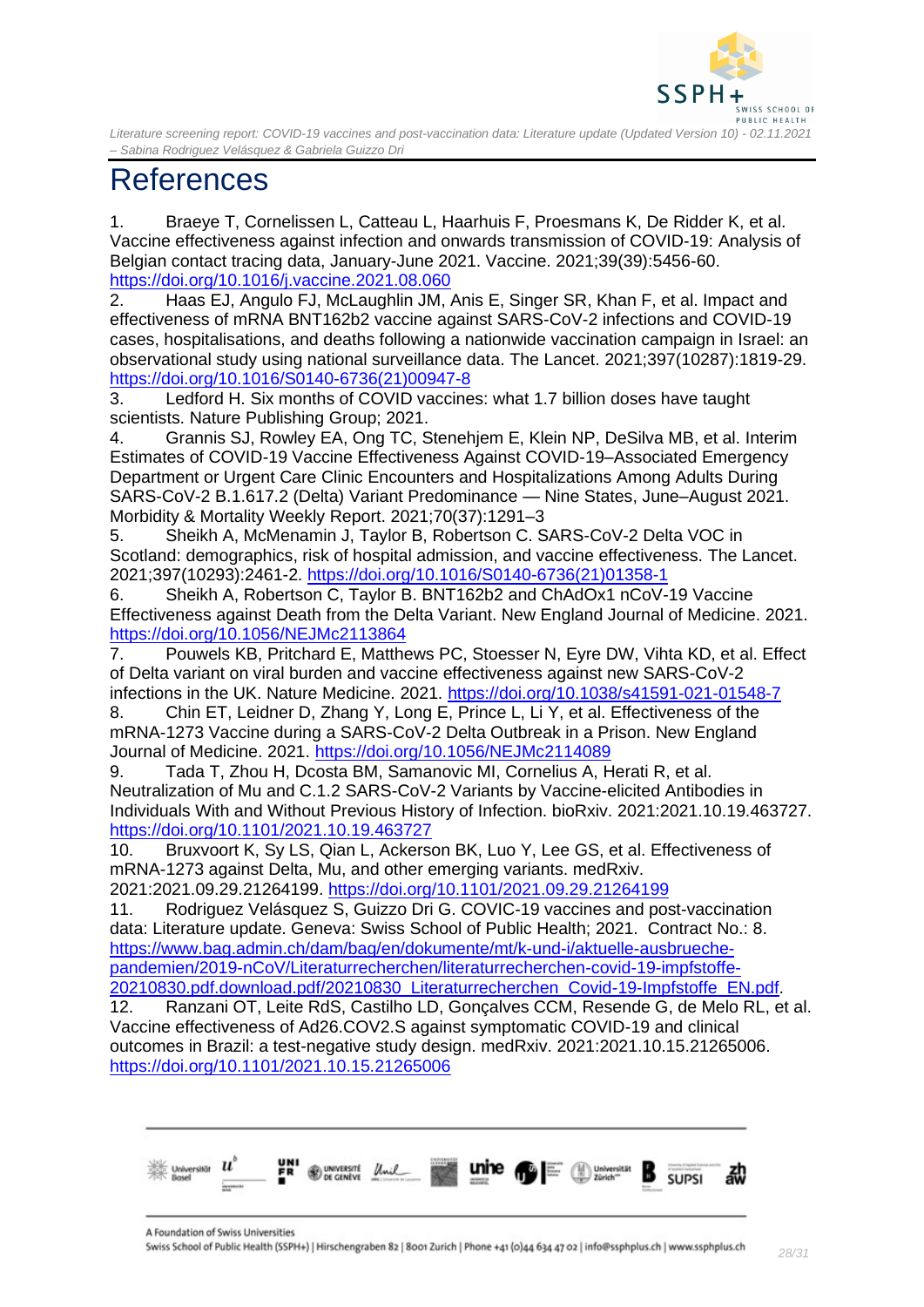

13. Robles-Fontan MM, Nieves EG, Cardona-Gerena I, Irizarry RA. Time-Varying Effectiveness of Three Covid-19 Vaccines in Puerto Rico. medRxiv.

2021:2021.10.17.21265101.<https://doi.org/10.1101/2021.10.17.21265101>

14. Jara A, Undurraga EA, González C, Paredes F, Fontecilla T, Jara G, et al. Effectiveness of an Inactivated SARS-CoV-2 Vaccine in Chile. New England Journal of Medicine. 2021.<https://doi.org/10.1056/NEJMoa2107715>

15. Chi H, Lin C. Effectiveness of an Inactivated SARS-CoV-2 Vaccine. New England Journal of Medicine. 2021;385(14):1336-9.<https://doi.org/10.1056/NEJMc2112423>

16. Tartof SY, Slezak JM, Fischer H, Hong V, Ackerson BK, Ranasinghe ON, et al. Effectiveness of mRNA BNT162b2 COVID-19 vaccine up to 6 months in a large integrated health system in the USA: a retrospective cohort study. The Lancet. 2021;398(10309):1407-16. [https://doi.org/10.1016/S0140-6736\(21\)02183-8](https://doi.org/10.1016/S0140-6736(21)02183-8)

17. Chemaitelly H, Tang P, Hasan MR, AlMukdad S, Yassine HM, Benslimane FM, et al. Waning of BNT162b2 vaccine protection against SARS-CoV-2 infection in Qatar. medRxiv. 2021:2021.08.25.21262584.<https://doi.org/10.1101/2021.08.25.21262584>

18. Tande AJ, Pollock BD, Shah ND, Binnicker M, Berbari EF. mRNA Vaccine Effectiveness Against Asymptomatic SARS-CoV-2 Infection Over a Seven-Month Period. Infect Control Hosp Epidemiol. 2021:1-7.<https://doi.org/10.1017/ice.2021.399>

19. Rosenberg E, Dorabwila V, Easton D, Bauer U, Kumar J, Hoen R, et al. COVID-19 Vaccine Effectiveness by Product and Timing in New York State. medRxiv.

2021:2021.10.08.21264595.<https://doi.org/10.1101/2021.10.08.21264595> 20. Andrews N, Tessier E, Stowe J, Gower C, Kirsebom F, Simmons R, et al. Vaccine

effectiveness and duration of protection of Comirnaty, Vaxzevria and Spikevax against mild and severe COVID-19 in the UK. medRxiv. 2021:2021.09.15.21263583. <https://doi.org/10.1101/2021.09.15.21263583>

21. Bajema KL, Dahl RM, Prill MM, Meites E, Rodriguez-Barradas MC, Marconi VC, et al. Effectiveness of COVID-19 mRNA Vaccines Against COVID-19-Associated Hospitalization - Five Veterans Affairs Medical Centers, United States, February 1-August 6, 2021. MMWR Morbidity & Mortality Weekly Report. 2021;70(37):1294-9.

<https://doi.org/10.15585/mmwr.mm7037e3>

22. Self WH, Tenforde MW, Rhoads JP, Gaglani M, Ginde AA, Douin DJ, et al. Comparative Effectiveness of Moderna, Pfizer-BioNTech, and Janssen (Johnson & Johnson) Vaccines in Preventing COVID-19 Hospitalizations Among Adults Without Immunocompromising Conditions — United States, March–August 2021. Morbidity & Mortality Weekly Report. 2021;70(38):1337–43.<https://doi.org/10.15585/mmwr.mm7038e1>

23. Puranik A, Lenehan PJ, Silvert E, Niesen MJM, Corchado-Garcia J, O'Horo JC, et al. Comparison of two highly-effective mRNA vaccines for COVID-19 during periods of Alpha and Delta variant prevalence. medRxiv. 2021:2021.08.06.21261707. <https://doi.org/10.1101/2021.08.06.21261707>

24. Cohn BA, Cirillo PM, Murphy CC, Krigbaum NY, Wallace AW. Breakthrough SARS-CoV-2 infections in 620,000 U.S. Veterans, February 1, 2021 to August 13, 2021. medRxiv. 2021:2021.10.13.21264966.<https://doi.org/10.1101/2021.10.13.21264966>

25. Fraley E, LeMaster C, Khanal S, Banerjee D, Pastinen T, Grundberg E, et al. Prior infection and age impacts antibody persistence after SARS-CoV-2 mRNA vaccine. Clinical infectious diseases : an official publication of the Infectious Diseases Society of America. 2021.<https://doi.org/10.1093/cid/ciab850>

26. World Health Organization. Vaccine efficacy, effectiveness and protection Geneva: World Health Organization; 2021 [updated 14 July 2021. Available from:



A Foundation of Swiss Universities Swiss School of Public Health (SSPH+) | Hirschengraben 82 | 8001 Zurich | Phone +41 (0)44 634 47 02 | info@ssphplus.ch | www.ssphplus.ch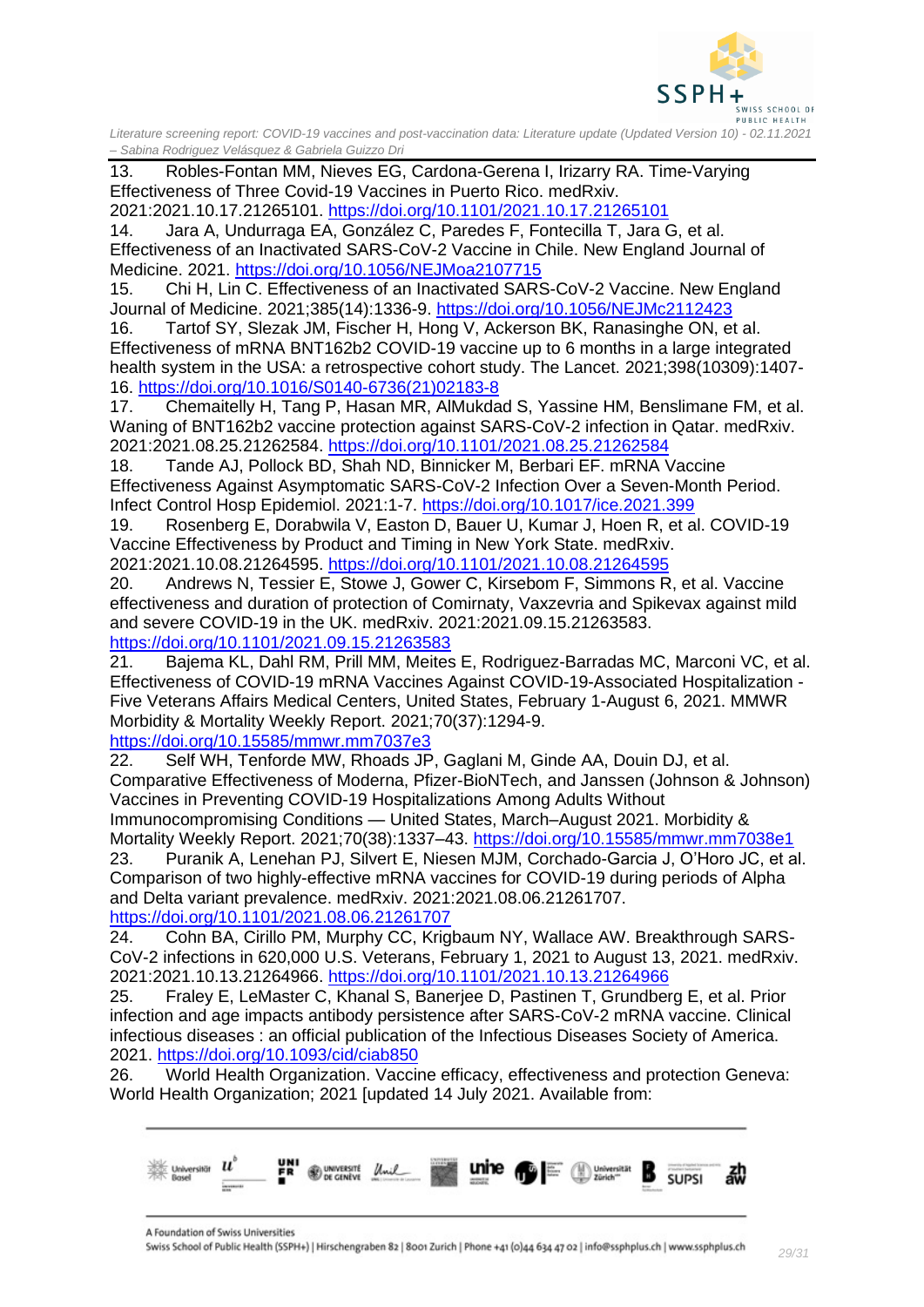

[https://www.who.int/news-room/feature-stories/detail/vaccine-efficacy-effectiveness-and](https://www.who.int/news-room/feature-stories/detail/vaccine-efficacy-effectiveness-and-protection)[protection.](https://www.who.int/news-room/feature-stories/detail/vaccine-efficacy-effectiveness-and-protection)

27. Mallapaty S. China's COVID vaccines have been crucial — now immunity is waning: Nature; 2021 [updated 14 October 2021. Available from: [https://www.nature.com/articles/d41586-021-02796-w.](https://www.nature.com/articles/d41586-021-02796-w)

28. Ulhaq ZS, Soraya GV, Indriana K, Devitasari R, Pradiptha IPY, Zulfikar DB, et al. The level of Ig anti-RBD SARS-CoV-2 after two doses of CoronaVac vaccine. Journal of Medical Virology. 2021.<https://doi.org/10.1002/jmv.27390>

29. Zhao W, Chen W-x, Li J, Cheng M, Li Q, Lv M, et al. Status of Humoral and Cellular Immune Responses within 12 Months Following CoronaVac Vaccination Against COVID-19. SSRN - Preprint. 2021.<https://doi.org/10.2139/ssrn.3945456>

30. Angkasekwinai N, Sewatanon J, Niyomnaitham S, Phumiamorn S, Sukapirom K, Sapsutthipas S, et al. Safety and Immunogenicity of CoronaVac and ChAdOx1 Against the SARS-CoV-2 Circulating Variants of Concern (Alpha, Delta, Beta) in Thai Healthcare Workers. medRxiv. 2021:2021.10.03.21264451.

<https://doi.org/10.1101/2021.10.03.21264451>

31. Jeewandara C, Aberathna I, Pushpakumara P, Kamaladasa A, Guruge D, Wijesinghe A, et al. Persistence of antibody and T cell responses to the Sinopharm/BBIBP-CorV vaccine in Sri Lankan individuals. medRxiv. 2021:2021.10.14.21265030.

<https://doi.org/10.1101/2021.10.14.21265030>

32. Eyre DW, Taylor D, Purver M, Chapman D, Fowler T, Pouwels K, et al. The impact of SARS-CoV-2 vaccination on Alpha and Delta variant transmission. medRxiv. 2021:2021.09.28.21264260.<https://doi.org/10.1101/2021.09.28.21264260>

33. Bar-On YM, Goldberg Y, Mandel M, Bodenheimer O, Freedman L, Alroy-Preis S, et al. Protection Across Age Groups of BNT162b2 Vaccine Booster against Covid-19. medRxiv. 2021:2021.10.07.21264626.<https://doi.org/10.1101/2021.10.07.21264626>

34. Barda N, Dagan N, Cohen C, Hernán MA, Lipsitch M, Kohane IS, et al. Effectiveness of a third dose of the BNT162b2 mRNA COVID-19 vaccine for preventing severe outcomes in Israel: an observational study. The Lancet. [https://doi.org/10.1016/S0140-6736\(21\)02249-](https://doi.org/10.1016/S0140-6736(21)02249-2)

 $\frac{2}{35}$  $\frac{2}{35}$  $\frac{2}{35}$ . 35. Atmar RL, Lyke KE, Deming ME, Jackson LA, Branche AR, El Sahly HM, et al. Heterologous SARS-CoV-2 Booster Vaccinations – Preliminary Report. medRxiv. 2021:2021.10.10.21264827.<https://doi.org/10.1101/2021.10.10.21264827>

36. Witberg G, Barda N, Hoss S, Richter I, Wiessman M, Aviv Y, et al. Myocarditis after Covid-19 Vaccination in a Large Health Care Organization. New England Journal of Medicine. 2021.<https://doi.org/10.1056/NEJMoa2110737>

37. Mevorach D, Anis E, Cedar N, Bromberg M, Haas EJ, Nadir E, et al. Myocarditis after BNT162b2 mRNA Vaccine against Covid-19 in Israel. New England Journal of Medicine. 2021.<https://doi.org/10.1056/NEJMoa2109730>

38. Simone A, Herald J, Chen A, Gulati N, Shen AY-J, Lewin B, et al. Acute Myocarditis Following COVID-19 mRNA Vaccination in Adults Aged 18 Years or Older. JAMA Internal Medicine. 2021.<https://doi.org/10.1001/jamainternmed.2021.5511>

39. Neale T. Studies Highlight Rarity of Myocarditis With mRNA COVID-19 Vaccines: TCTMD; 2021 [updated 6 October 2021. Available from:

[https://www.tctmd.com/news/studies-highlight-rarity-myocarditis-mrna-covid-19-vaccines.](https://www.tctmd.com/news/studies-highlight-rarity-myocarditis-mrna-covid-19-vaccines) 40. Mallapaty S. Heart-inflammation risk from Pfizer COVID vaccine is very low. Nature: Nature - News; 2021 [updated 8 October 2021. Available from: [https://www.nature.com/articles/d41586-021-02740-y.](https://www.nature.com/articles/d41586-021-02740-y)